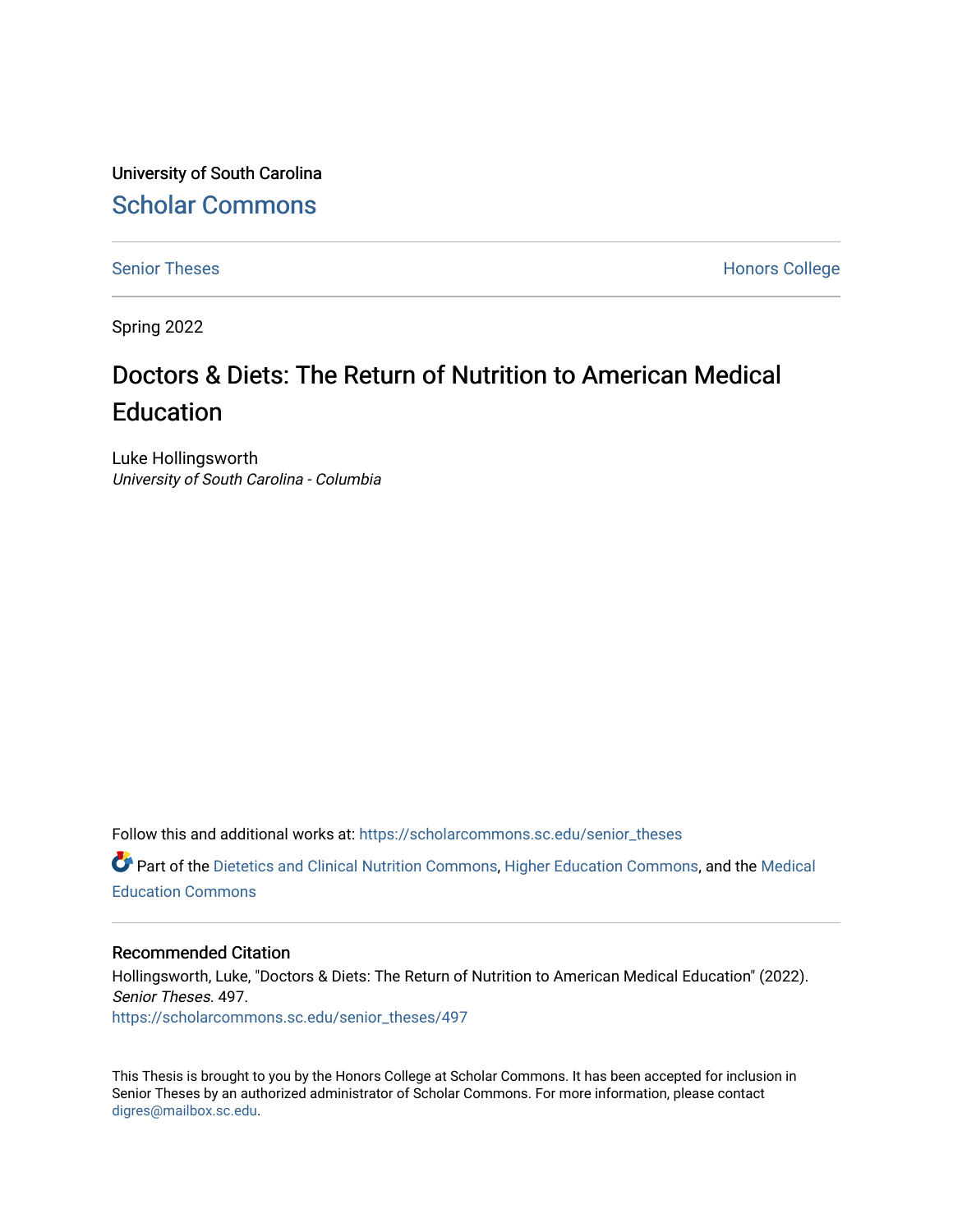Doctors & Diets: The Return of Nutrition to American Medical Education

By

Luke Hollingsworth

Submitted in Partial Fulfillment of the Requirements for Graduation with Honors from the South Carolina Honors College

May 2022

| Pamela Wilson<br>Director of Thesis                   |
|-------------------------------------------------------|
| ٠<br>asa<br>case                                      |
| Jason Craig<br><b>Second Reader</b>                   |
|                                                       |
| Steve Lynn, Dean<br>For South Carolina Honors College |
|                                                       |
|                                                       |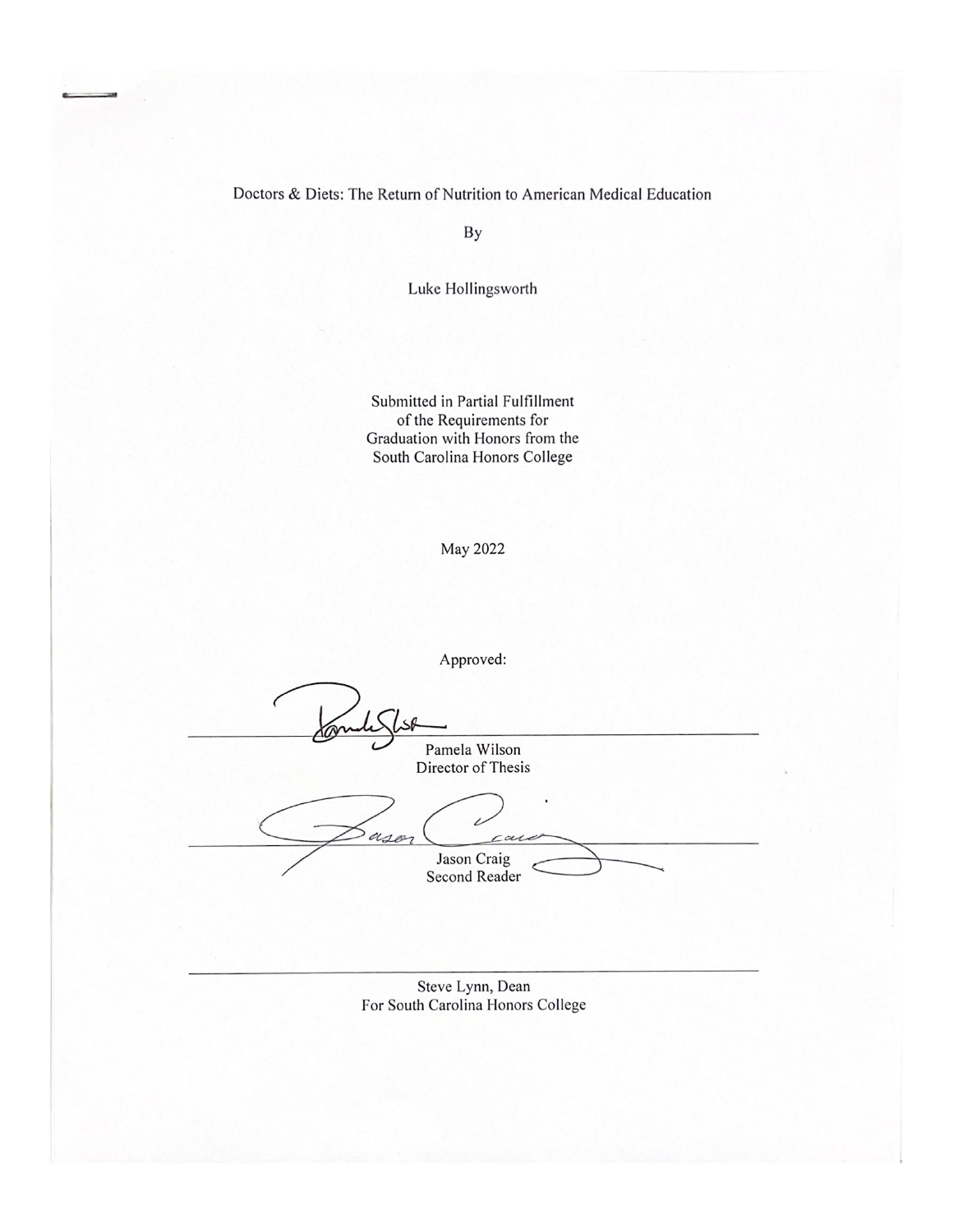# **Table of Contents**

| Section                           | Page           |
|-----------------------------------|----------------|
|                                   | $\mathbf{1}$   |
|                                   | $\overline{2}$ |
| <b>Nutrition Related Diseases</b> |                |
|                                   | 14             |
|                                   | 16             |
|                                   | 18             |
|                                   | 21             |
|                                   | 23             |
|                                   | 26             |
|                                   | 28             |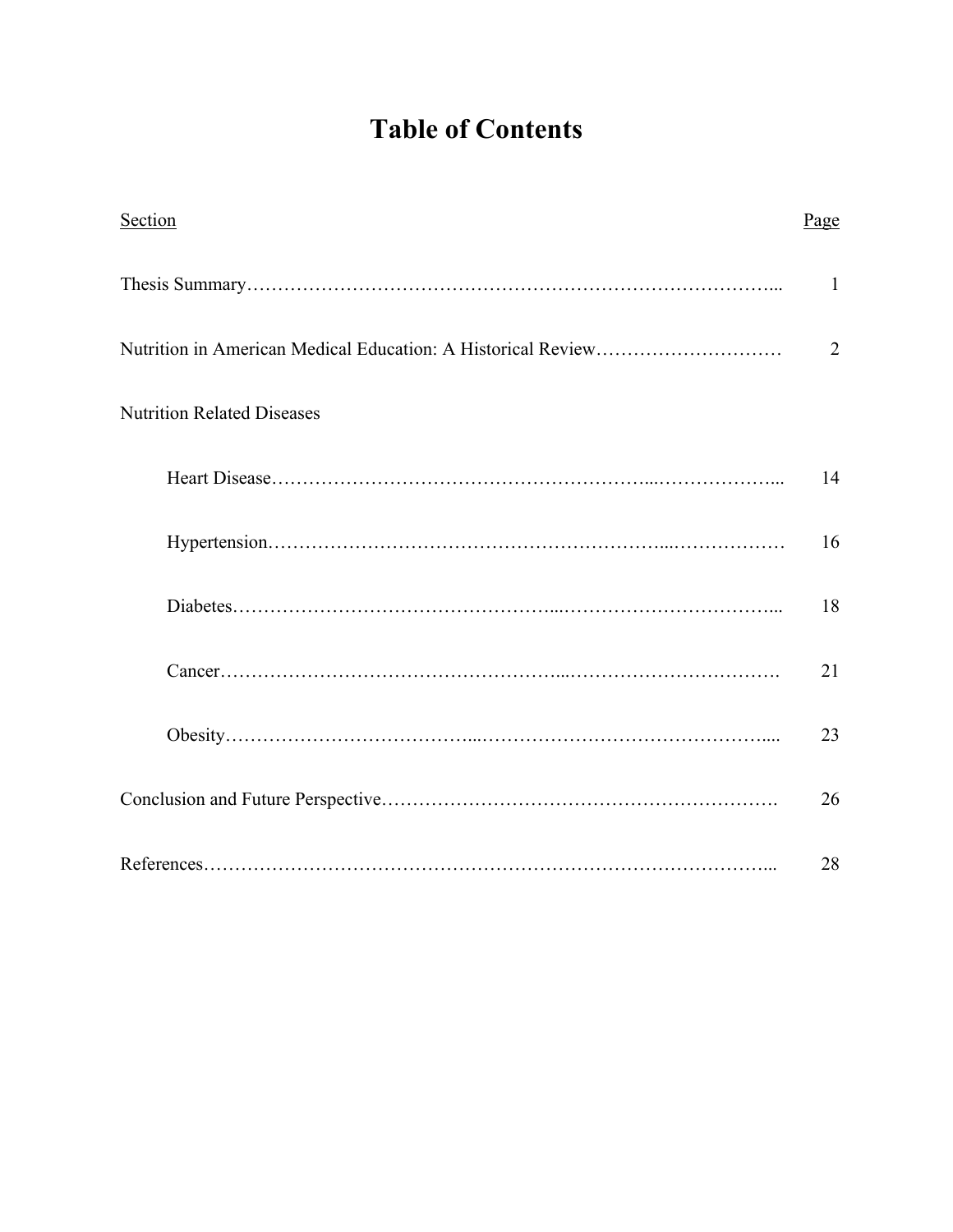#### **Thesis Summary**

The purpose of this honors graduation thesis is to analyze the role of nutrition in the prevention, management, and treatment of chronic diseases and to argue that clinical nutrition should be reintegrated into American medical education as a high priority subject. The thesis begins with a historical review of clinical nutrition beginning in the fifth century B.C. with Hippocrates in Classical Greece and ending in 21<sup>st</sup> century America. Following the historical review, five of some of the most prevalent chronic diseases in America are examined through a nutritional lens. This thesis concludes with a discussion of the outlook of American medical education as it relates to Culinary and Lifestyle Medicine programs.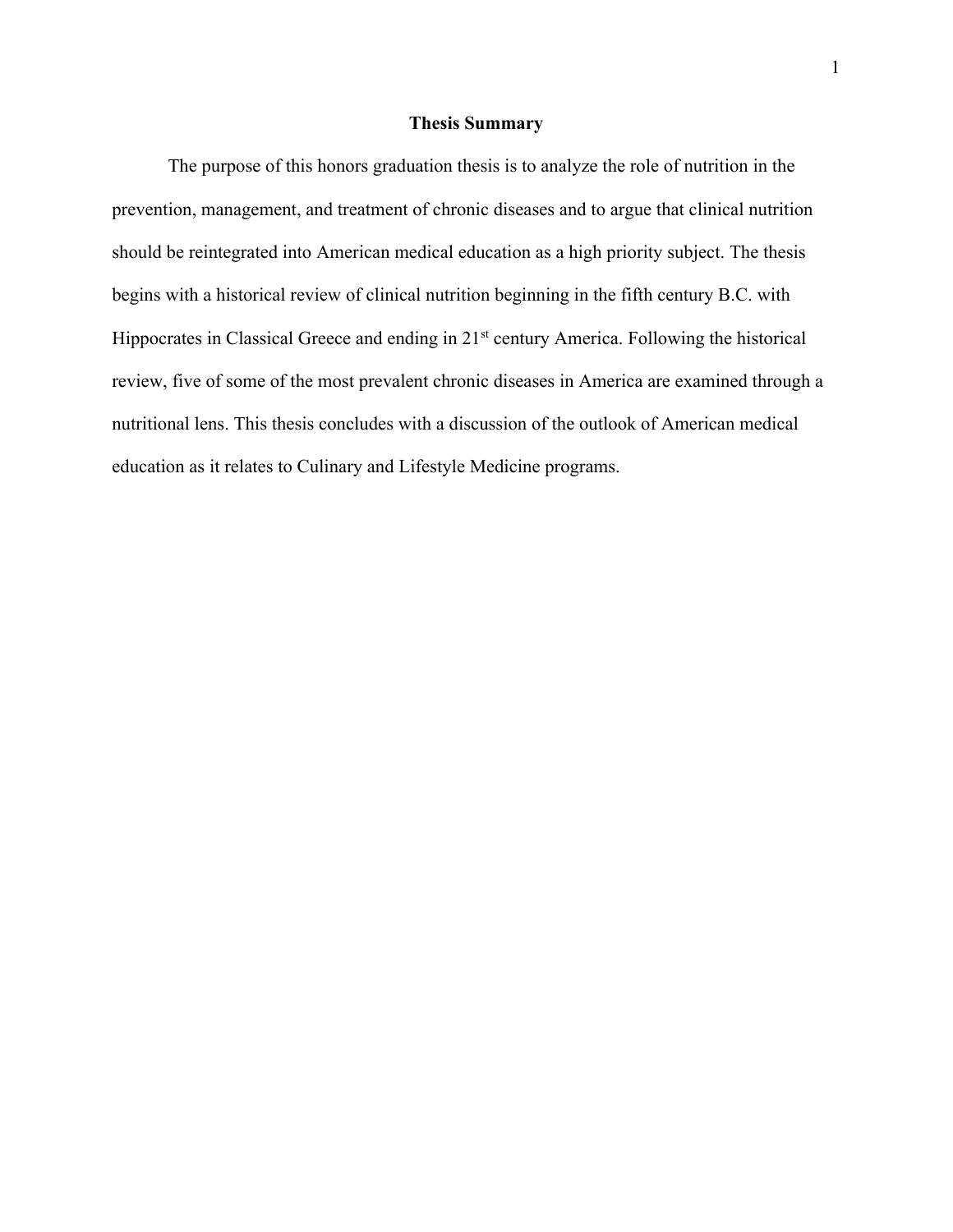#### **Nutrition in American Medical Education: A Historical Review**

For many, the idea that what we eat influences our health comes naturally. After all, our very survival depends on a well-rounded, nutritious diet. As early as the fifth century B.C., medical practitioners recognized this relationship and considered diet one of the most important indicators of one's health. Yet, modern Western medicine, specifically American medicine, excludes nutrition from most of its education and practice. One might predict that advances in medical science have simply outpaced our understandings of nutrition and that modern food technology deems nutrition's inclusion in medicine as unnecessary. In some ways, this is true as healthcare providers and public health officials use food technologies to combat numerous deficiency diseases. But as researchers continue to advance medical knowledge today, so too do researchers working in the field of nutrition science. Sometime in the last two millennia, the two formerly closely tied fields of nutrition and medicine became disconnected. While nutrition science has continually advanced in tandem with medicine since the end of the fifth century B.C., its integration in American medical education was fatally disrupted in the second half of the  $20<sup>th</sup>$  century, and its reintegration is vitally important.

To understand the relationship between nutrition and medicine, one must examine the beginning of Western medicine itself. Widely agreed as the founder of Western medicine hereby referred to simply as "medicine"—and the greatest physician of his time, Hippocrates practiced in Classical Greece with a foremost focus on the patient's diet. The *Hippocratic Corpus*, a collection of medical works authored by Hippocrates and his followers, contains dozens of treatises that ultimately laid the foundation of modern medicine. One of those treatises, "Tradition in Medicine" examines the connection between medicine and a proper diet. The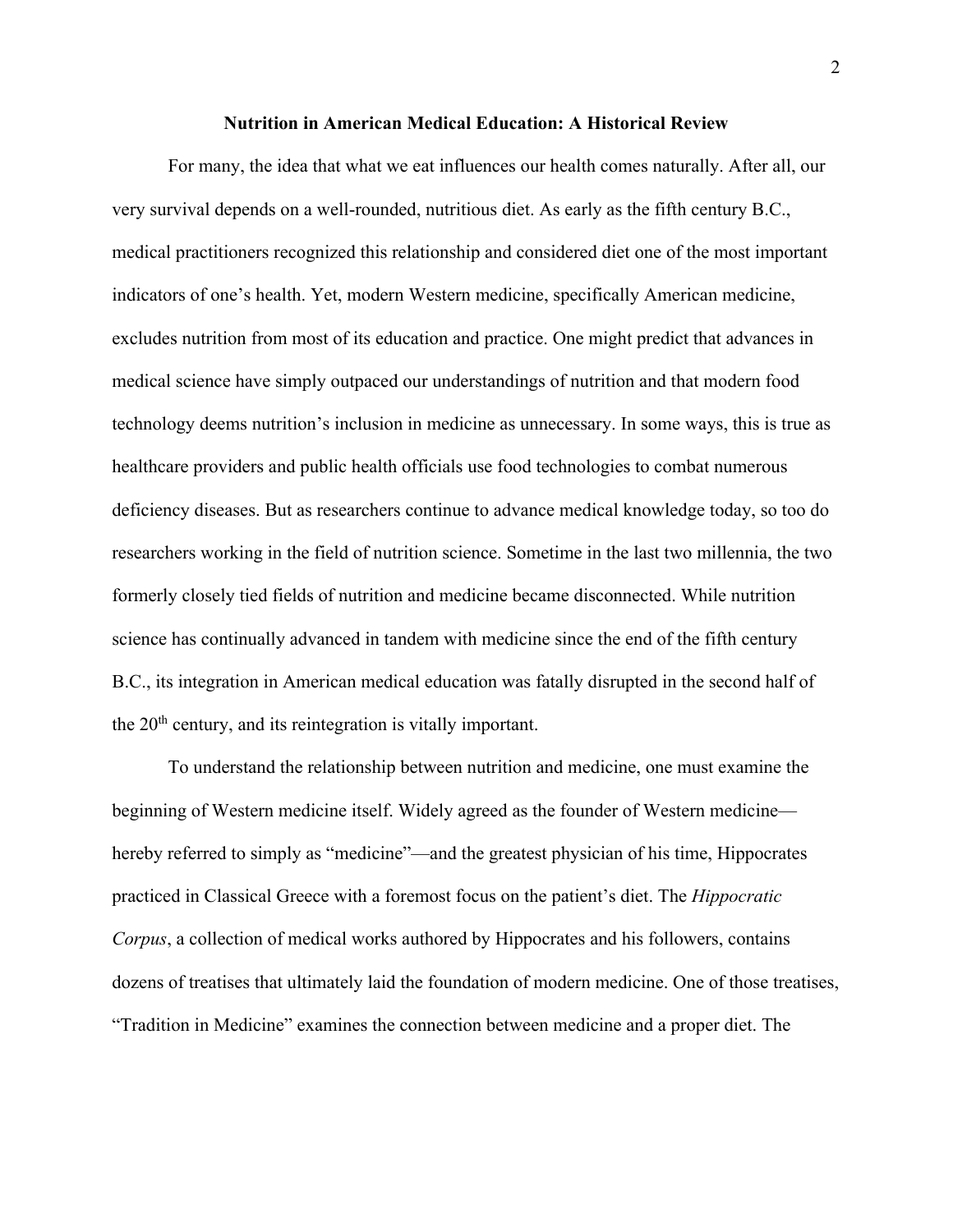author explained that centuries of human experimentation have yielded a unique diet that is both nutritious and easily digestible. He even likened these early discoverers to physicians:

What then is the difference in intention between the man who discovered the mode of life suitable for the sick, who is called a physician…and him who, from the beginning, discovered the way to prepare the food we eat now instead of the former wild and animallike diet? … The one sought to do away with those articles of diet which…the human frame could not digest, and one which it could not remain healthy; the other discovered what a sick man could not digest in view of his particular malady. What difference is there save in the appearance, and that the one is more complicated and needs more study? Indeed, one is the forerunner of the other. (Hippocrates et al., 430-330/1983, p. 74)

Clearly, Hippocrates appreciated his ancestors' contributions, upon which he expanded to address the relationship between diet and the sick.

He explained that medicine was founded "because sick men did not get well on the same regimen as the healthy…if sick men fared just as well eating and drinking and living exactly as healthy men do...there would be little need for the science" (p. 71). With nutrition as an integral part of the science of medicine at the time, Hippocrates argued that a good diet contributes to one's health, while a poor diet contributes to one's discomfort or illness. This dependence implies that diet may be used as a therapy to restore one's well-being. Hippocrates asserted this point when he explained the invention of gruel. As a mixture of food and water, gruel was used as a source of sustenance for the sick who were unable to keep down normal solid food. He explained that although gruel provided nourishment for some, it did not benefit all, writing, "It must be clearly understood, however, that gruel is not necessarily of assistance to everyone who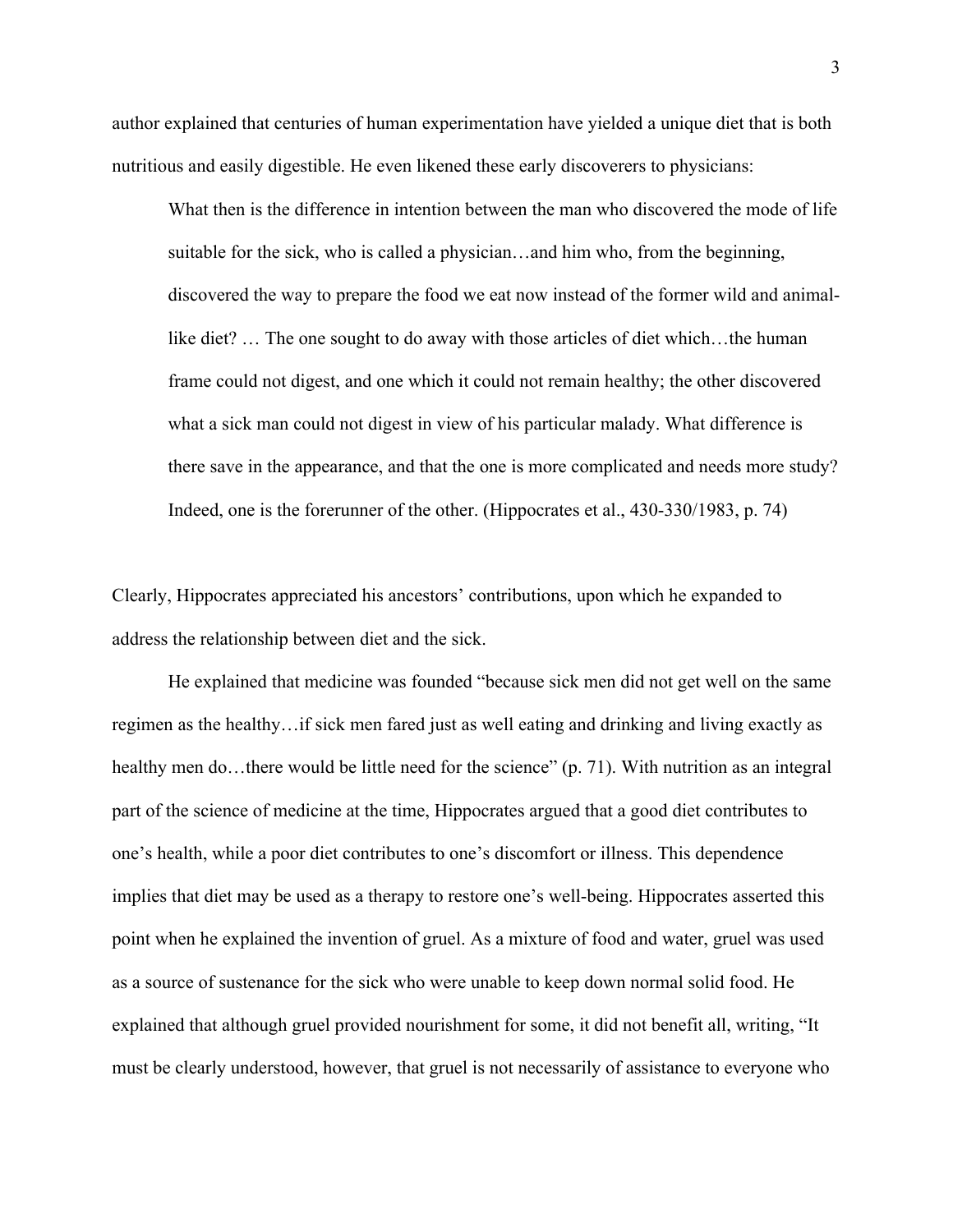is sick. In some disease it is evident that on such a diet, the fever and pains increase, the gruel serving as nourishment to the disease, but as a source of decline and sickness to the body" (p. 73). As with all therapies, we see here that clinical nutrition has its limits.

Hippocrates also advocated that diet may be used for more than disease recovery and prevention. He described how diet may increase one's athletic performance with, "The discoveries of medicine are of great importance and are the result of thought and skill on the part of many people. For instance, even now trainers in athletics continue to make discoveries…[about] what men must eat and drink to gain the greatest mastery over their bodies and to achieve the maximum strength" (p. 73). As seen here, even exercise science and performance nutrition have roots in the Classical Greek understanding of diet.

The diet section of "Traditions in Medicine" concludes with an early opinion on foodrelated diseases. Hippocrates (430-330/1983) observed that individuals digest certain foods, such as cheese, with varying degrees of success:

Some can eat their fill of it without any unpleasant consequences and those whom it suits are wonderfully strengthened by it. On the other hand, there are some who have difficulty in digesting it. There must, then, be a difference in their constitutions and the difference lies in the fact that, in the latter case, they have something in the body which is inimical to cheese and this is aroused and disturbed by it. (p. 84)

He later attributed these differences to humoral imbalances, which reflects the prevailing humoral theory. Humoral theory directed medical thought for over 2000 years before being superseded by more modern theories such as the germ theory, metabolic, genetic, and other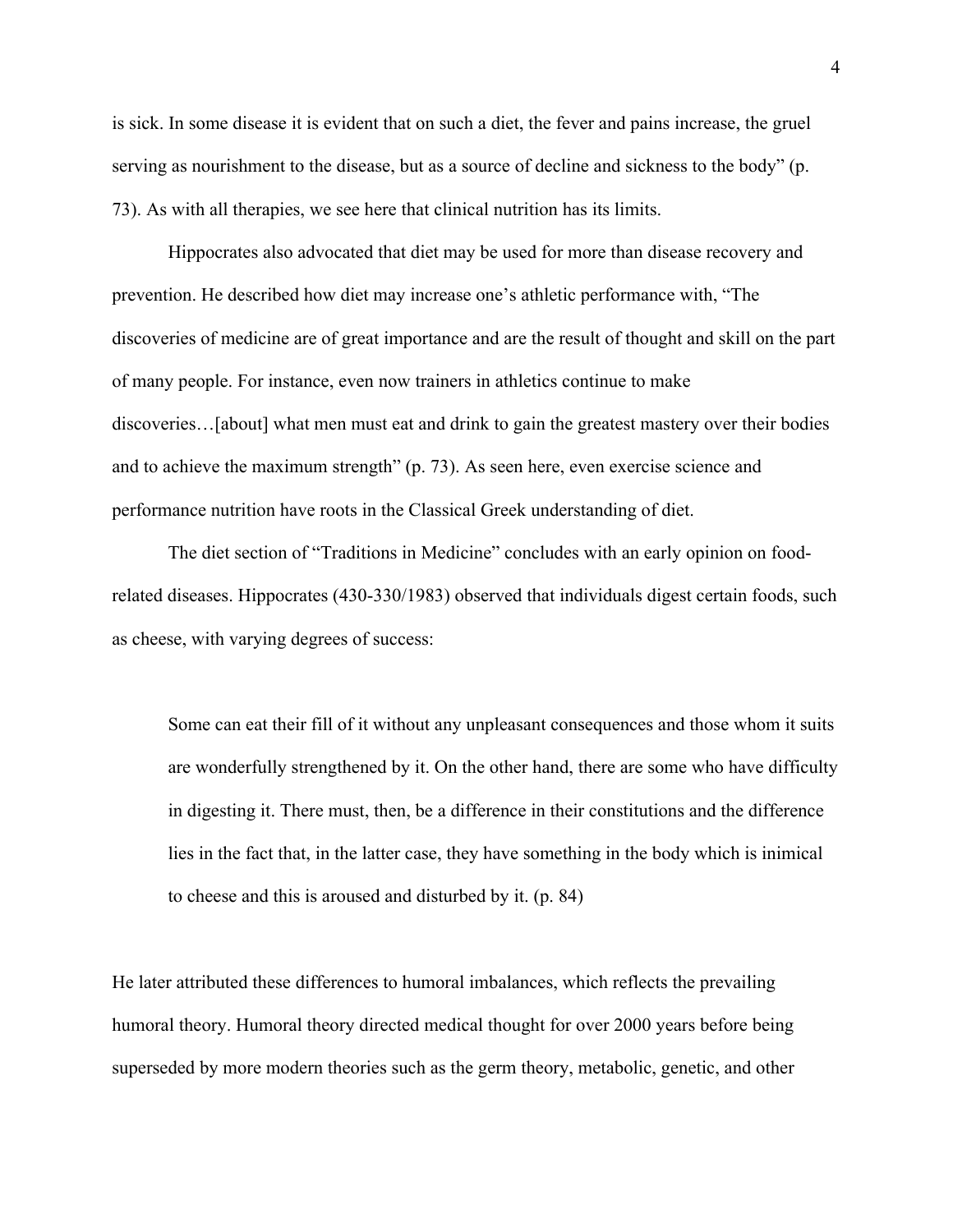theories of disease. Still, this excerpt exists as an early observation of a food-related disease, lactose intolerance.

While Hippocrates laid the foundation of modern medicine as early as the fifth century B.C., clinical nutrition was not widely revisited until the 18<sup>th</sup> century A.D., evident by the sparse publication of medical and nutrition research.

Scholars argue that European researchers revived the interest in nutrition research beginning with the 1785 report by French scientist, Claude Berthollet. The late Kenneth Carpenter, Professor of Experimental Nutrition at the University of California, Berkeley, wrote that Berthollet's discovery of the presence of ammonia in decomposing animal matter and its chemical composition sparked the so-called "Chemical revolution" in Europe (Carpenter, 2003, p. 638). Other scientists soon confirmed these results and nitrogen research quickly came to dominate nutrition science through the early  $19<sup>th</sup>$  century. For example, researchers such as François Magendie and, later, Jean Baptiste Boussingault sought to determine relative nutritional values of various foods through their nitrogen concentrations. Their logic suggested that because animals contain high concentrations of nitrogen, as Berthollet concluded, the food they consume must be the source. This logic was supported by Magendie's own work with dogs, to which he exclusively fed one nutritious food item (sugar, butter, gum, or olive oil) that did not contain much nitrogen. He found that the dogs did not survive long on only one food item. Magendie eventually concluded that foods high in nitrogen were necessary to sustain the dogs and presumably humans. Though later proven incorrect, his logic did yield a valuable conclusion that modern dieticians still praise: a balanced diet containing a variety of nutritious foods is necessary to maintain health and prevent disease (Carpenter, 2003, p. 639).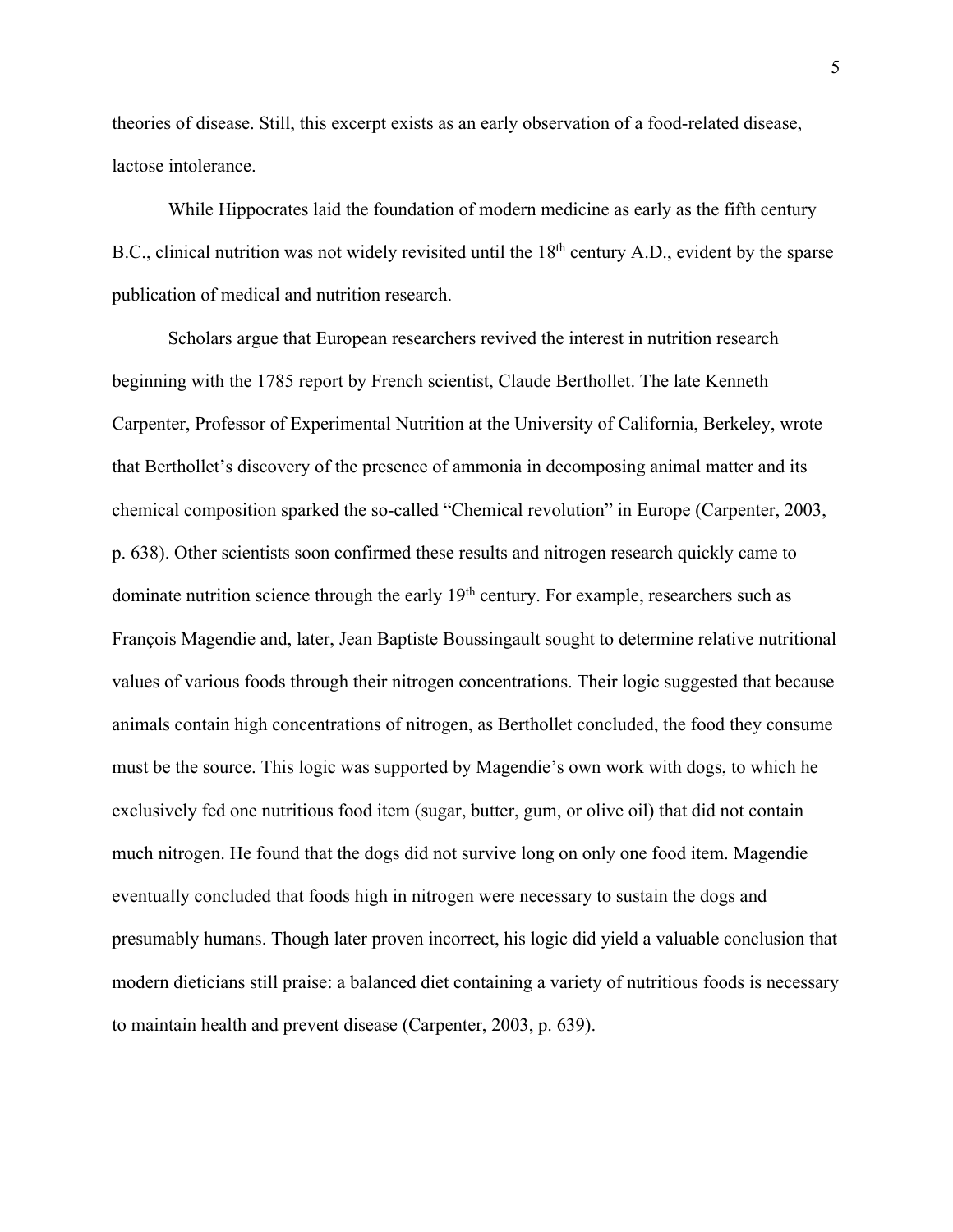Nutrition remained an essential field of scientific research and was dominated by

European researchers throughout the  $19<sup>th</sup>$  century. In addition to working on protein requirements and digestion, they first addressed deficiency diseases, such as scurvy (vitamin C) and goiter and cretinism (iodine). American contributions at this time were limited, focusing mainly on digestion, and were generally overshadowed by those of the Europeans (Carpenter, 2003, pp. 643-5). This lack of American involvement in the field translated to an absence of nutrition in American medical education until the early  $20<sup>th</sup>$  century. The sparse literature on this subject suggests that clinical nutrition had not yet disseminated into American medical schools' curricula.

Despite its absence in medical education, American researchers in nutrition science expanded their understanding of protein, calorimetry, and deficiency diseases through the late  $19<sup>th</sup>$  century and into the early  $20<sup>th</sup>$  century. This period continually saw conflicting ideas about protein as researchers debated its importance as an indicator for health and productivity. These debates spurred further research into required daily intake and alternative sources besides meat. Wilbur Atwater, an American chemistry professor involved in this debate in the late 19<sup>th</sup> century, sought to increase the affordability of protein sources for poor Americans. In the process, he first determined the energy values of the macronutrients (carbohydrates, protein, and fat) using calorimetry. Arguably his most significant contribution to the field, these values have stood the test of time as one of the most important early American contributions to nutrition science (Carpenter, 2003, pp. 975-7).

In addition to new understandings of protein and calorie requirements, the turn of the century saw an expanded knowledge of deficiency diseases. While researchers continually studied scurvy, goiter, and cretinism, they also began examining others, such as anemia (vitamin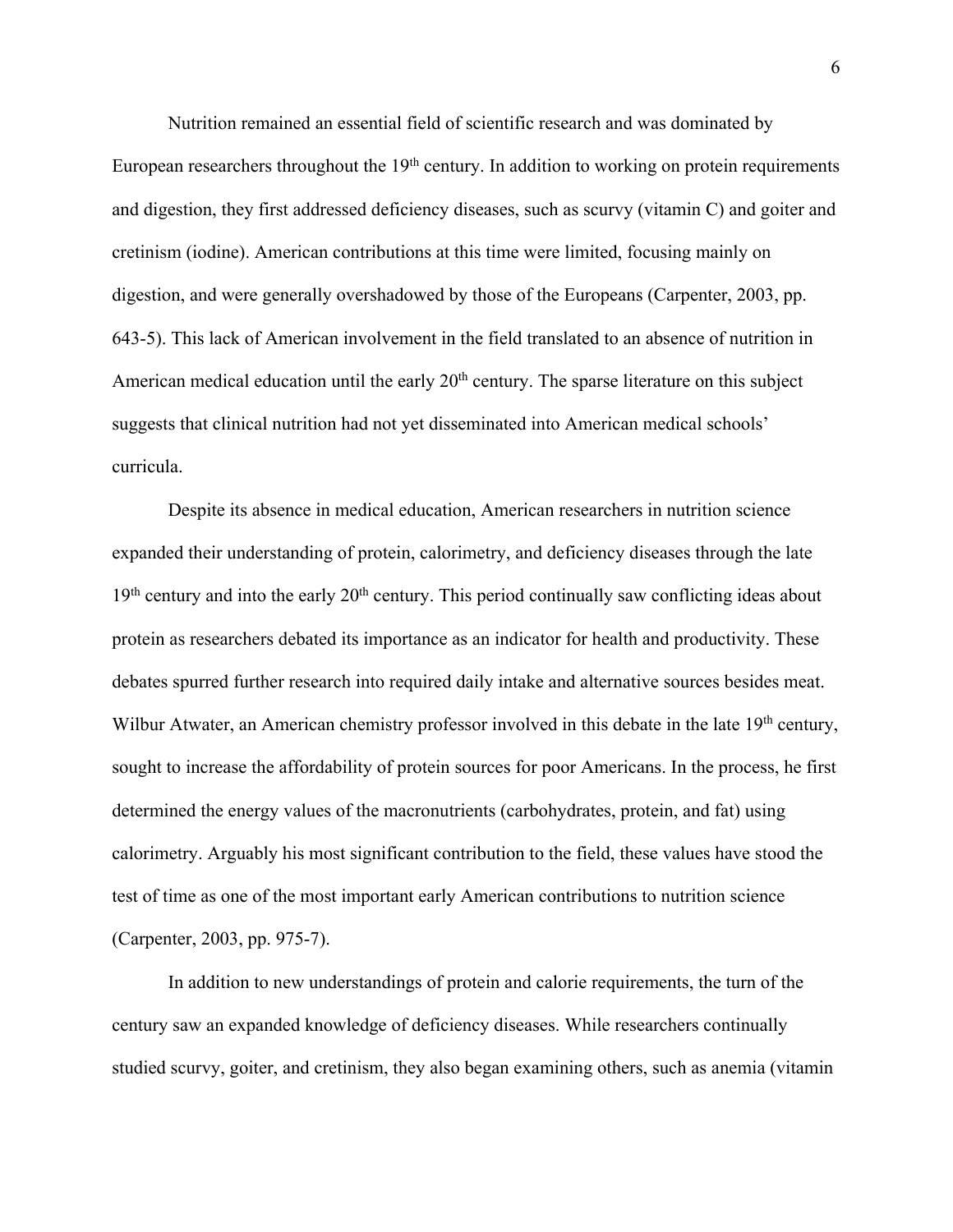B-12), beriberi (vitamin  $B_1$ ), rickets (vitamin D), and night blindness and xerophthalmia (vitamin A). Although the diseases themselves were identified, many were not well understood until the discovery of vitamins several decades later. The realization that these new diseases could be treated and cured by altering diets quickly motivated reformers to criticize the state of American medical education as early as 1902. For example, W.G. Thompson of the Cornell University Medical College reported with concern the following:

The subject of the dietetic treatment of disease has not received the attention in medical literature which it deserves, and it is to be regretted that in the curriculum of medical colleges it is usually either omitted or is disposed of in one or two brief lectures…One cannot fail to be impressed with the meager notice given to the necessity of feeding patients properly, and the subject is usually dismissed with brief and indefinite phrases such as: ''the value of nutritious diet requires more mention, .... a proper but restricted diet is recommended,'' or "the patient should be carefully fed" (National et al., 1985, pp. 9- 10).

This excerpt comes from the Committee on Nutrition in Medical Education's 1985 report on the state of nutrition in U.S. medical education. The committee, led by its chairman Myron Winick under the authority of the Food and Nutrition Board of the National Research Council, began with a short historical analysis of nutrition in U.S. medical education. The bulk of the report, however, focused on the current state of American medical education and recommendations for improvement.

As mentioned in the report, classifications of deficiency diseases in the late 19<sup>th</sup> and early 20<sup>th</sup> centuries prompted subsequent research into the actual substances, the lack of which caused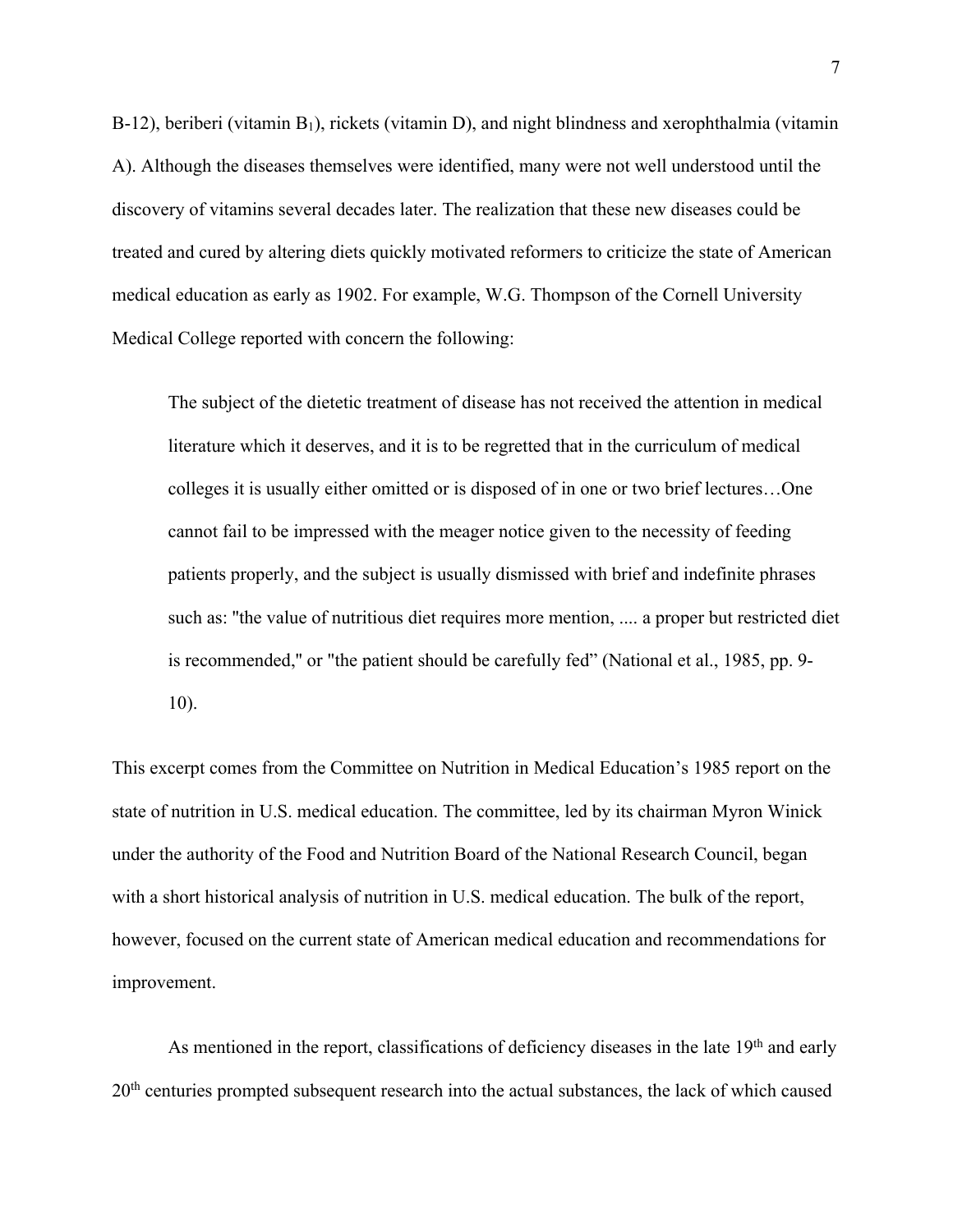the diseases. We know many of these substances as vitamins and minerals today. Commonly known as the golden age of nutrition, the period between 1913-1948 included the age of discovery of the vitamins and a surge in nutrition education in U.S. medical schools. Elmer McCollum combined these trends, both as a pioneering vitamin researcher and advocate for the teaching of clinical nutrition. Medical schools across the country selected his textbook, *Newer Knowledge in Nutrition* (1918), and continued to emphasize his and others on nutrition through the 1930's (National et al., 1985, p. 10).

The adoption of nutrition education materials by U.S. medical schools in the early  $20<sup>th</sup>$ century served as the first substantial development of clinical nutrition education since the *Hippocratic Corpus*, over 2000 years prior. This development was encouraged by the American Medical Association and similar organizations in the United States. The AMA Council on Medical Education and Hospitals, like Winick's committee, examined nutrition's role in medical education. Their studies showed that the vast majority of American medical schools in the 1930's offered biochemistry courses with specific interest in clinical nutrition (National et al., 1985, p. 11). However, this brief interest began to fade by the end of the 1940's.

The discovery of vitamin B-12 in 1948 essentially concluded the age of discovery of the vitamins. Soon, the combination of decreasing concern for deficiency diseases in public health and the rise of food technologies, such as fortification and supplementation, drove medical schools to remove nutrition as a high priority subject. It became fragmented and integrated into other courses in the 1950's and 1960's; a 1958 survey of American medical schools found that only 20% offered a course in nutrition, demonstrating its now reduced status (National et al., 1985, pp. 12-3). Formal attempts by professional organizations and the U.S. government in the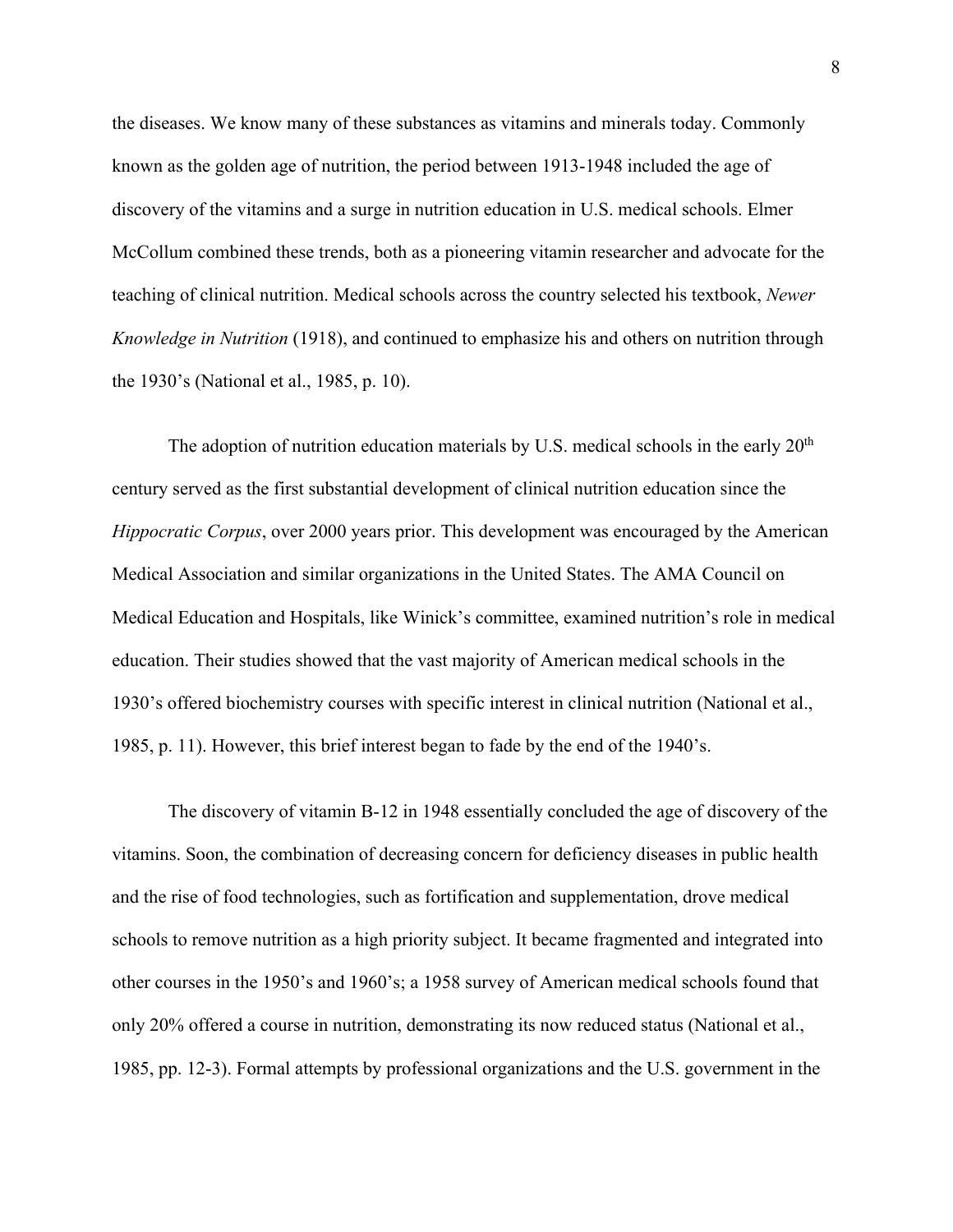1960's to address physicians' inadequate knowledge of nutrition also show that the shift away from clinical nutrition was indeed legitimate. For example, the 1963 AMA Council on Foods and Nutrition led the Chicopee Conference, which gathered ideas and recommendations by physicians, scientists, and administrators for improving nutrition education. Some of these recommendations included increased funding by industry and government for nutrition research and education; establishment of committees by medical schools to develop nutrition programs; and internship and residence programs that focus on clinical nutrition. Similarly, in 1969, a Senate subcommittee and a White House conference separately concluded that medical schools should increase funding for nutrition programs. Nevertheless, the early 1970's brought little progress in medical students' knowledge of nutrition and establishment of separate nutrition programs and faculty positions (National et al., 1985, pp. 13-4).

Based on the 1985 report by Winick's Committee on Nutrition in Medical Education, this lack of progress continued for at least another decade. Through a survey using mailed questionnaires and telephone interviews, the committee contacted a representative sample of 39 of the 127 accredited medical schools in the United States. The survey sought to determine several characteristics of the schools' nutrition programs, including the existence of a separate course, hours devoted to its instruction, and the specific topics covered in the curricula, among others (National et al., 1985, pp. 60-1). The committee provided extensive analysis of the survey responses in the report, the general trends were as follows: a minority of medical schools offered a separate nutrition course; hours devoted to nutrition instruction were distributed unevenly across medical schools; and successful nutrition programs employed both M.D. and Ph.D. faculty.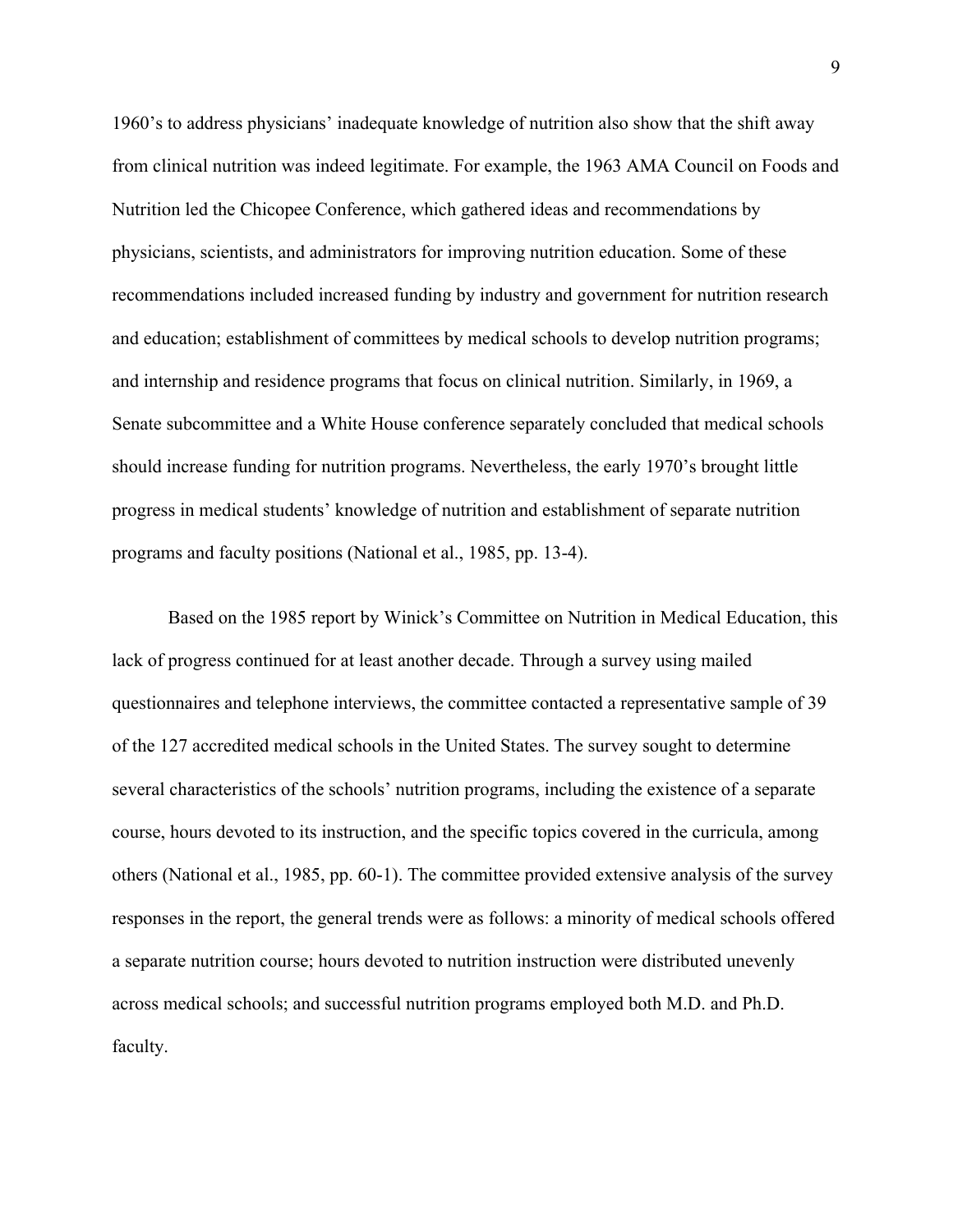With data pulled directly from survey responses, the committee reported, "Nutrition is taught, at least in part, as a separate course in 33% of the schools that reported teaching nutrition in the required curriculum. Only 18% of the schools reported that nutrition is taught entirely as a separate, free-standing course" (p. 63). As medical schools shifted away from separate courses, they began offering elective courses as a replacement. The committee found that, "Elective courses in nutrition were reportedly offered in 64% of the 39 schools…[but] less than 33% of medical students take nutrition electives," indicating that these elective courses served as an inferior replacement that benefitted a minority of students (pp. 63-4).

As with the data on the lack of separate nutrition courses, the same conclusion can be made from data on the hours of nutrition instruction offered: nutrition remained a low priority for American medical schools as late as 1985. Winick and his team reported that, "the distribution of nutrition teaching time among schools is not symmetrical: 20% of schools teach less than 10 hours, 59% teach less than 20 hours, 30% teach 30 hours or more, and 10% teach 40 hours or more" (p. 62). Based on estimates by staff at each medical school, the report explained that these hours were mostly found woven into other courses. Like elective courses, integrated nutrition instruction benefited a minority of students as medical schools continued to deem it a low priority subject.

The relegation of the nutrition education to a low priority occurred despite existing need in education and practice for physicians with clinical nutrition knowledge. Winick's committee also examined the faculty members involved with nutrition education as part of its analysis of U.S. medical schools. The committee found that physicians play an essential role in instruction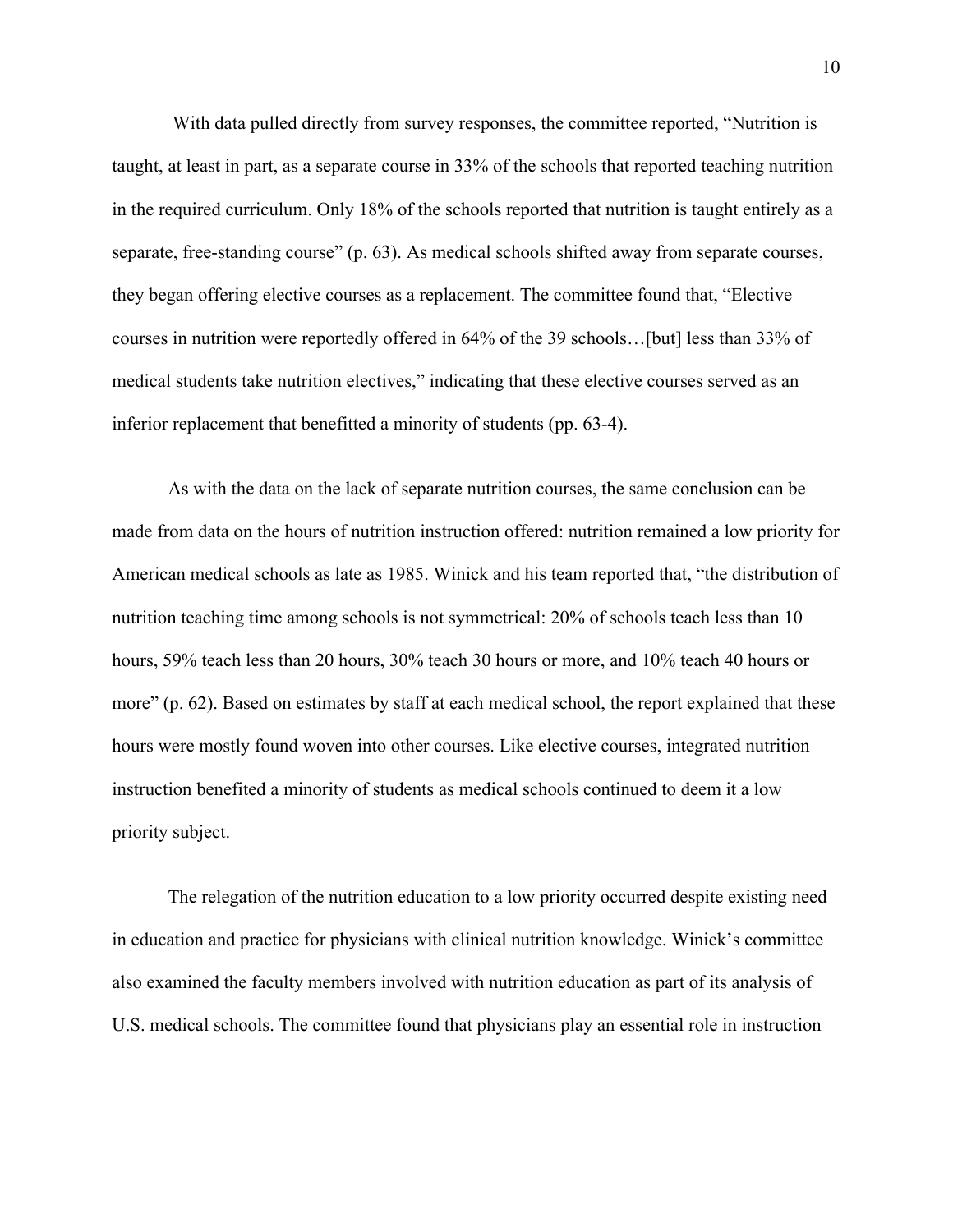and, arguably more importantly, in clinical application. The committee wrote the following about effective nutrition programs:

Effective integration of nutrition into the clinical training of medical students depends on the active participation of M.D. as well as Ph.D. faculty members. Physicians who are knowledgeable about nutrition are convincing role models because they are able to demonstrate the application of nutrition in clinical practice. [In] all the well-established nutrition programs evaluated in detail by the committee, physicians play an active role, even when faculty with Ph.D.s from basic science departments are responsible for organizing the curriculum. Furthermore, although dietitians and pharmacists are also involved in teaching nutrition principles, the committee's consultants stressed that their impact is limited unless there is a physician who is responsible for instruction and participates on the team that provides nutritional care. (p. 66)

Yet, as survey results showed, "…schools acknowledged a marked shortage of faculty members with adequate backgrounds for teaching nutrition" (p. 66). We see here that the reduction of nutrition's status in medical education negatively impacts both present and future medical students. Without quality instruction, today's graduates are less able to incorporate nutrition into their practice, which limits their abilities to mentor future students.

The committee concluded its report with several recommendations, both broad and specific, that aim to "improve current nutrition programs in U.S. medical schools" (p. 95). Namely, the committee stated which topics should be covered in the recommended minimum of 25-30 hours of nutrition instruction, in addition to emphasizing that electives and postgraduate training reinforce these topics. The committee also recommended that medical schools employ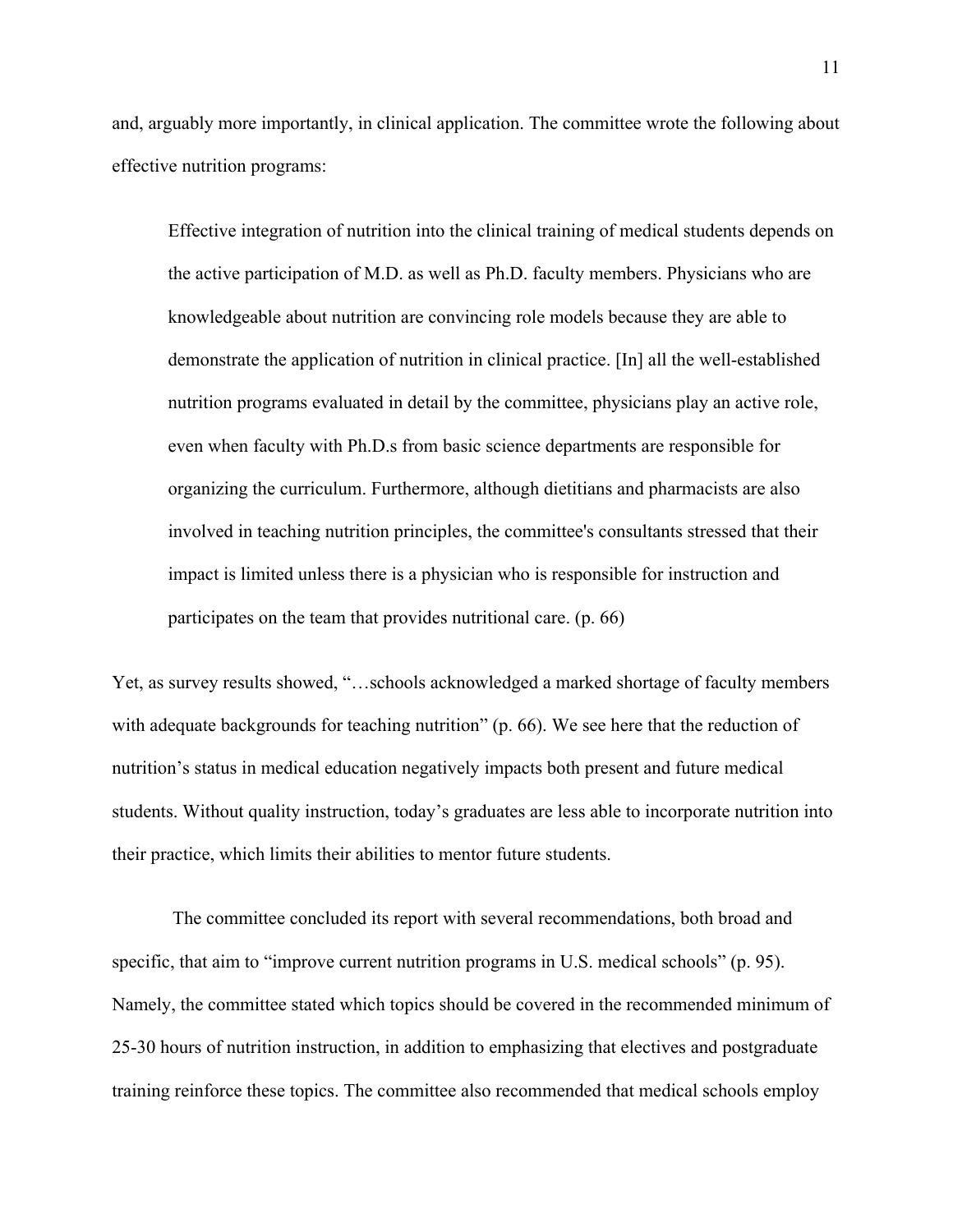an active physician with an interest in clinical nutrition to lead and develop their nutrition programs. This, plus the creation of research programs and separate nutrition departments, should complement instruction and ensure longevity. Echoing the 1963 Chicopee Conference, the committee finally called for increased funding from government and private institutions to advance teaching and materials and educate nutritional scientists (pp. 96-8).

With clearly outlined recommendations and defined needs, one might expect much progress to be made since the publishing of the Committee on Nutrition in Medical Education's 1985 report. However, a similarly structured review from 2006 reports that nutrition programs in U.S. medical schools have not significantly improved. Conducted by the Department of Nutrition at the University of North Carolina at Chapel Hill, the review tells an almost identical story to Winick's report from twenty years earlier. The 2006 review reports that "less than one-half of the responding schools provided the minimum 25 [hours of nutrition education]" and that "roughly 60-80% of schools are teaching far less nutrition than is recommended" (Adams et al., 2006, pp. 942-3). Nutrition remains a low priority in medical education, despite persisting needs. Problems with training medical students still exist and growing research on nutrition's role in chronic diseases indicate an increasing demand for medical schools to reform their curricula. And from the physicians' points of view, their experiences with nutrition in their medical education are consistent with the literature. Numerous physicians recall that their nutrition education was limited to the inpatient setting, scattered and rushed, or even non-existent (S. Tilden, personal communication, March 2, 2022; M. Clary, personal communication, March 23, 2022; C. Reilly-Torres, personal communication, March 2, 2022; L. Platt, personal communication March 21, 2022).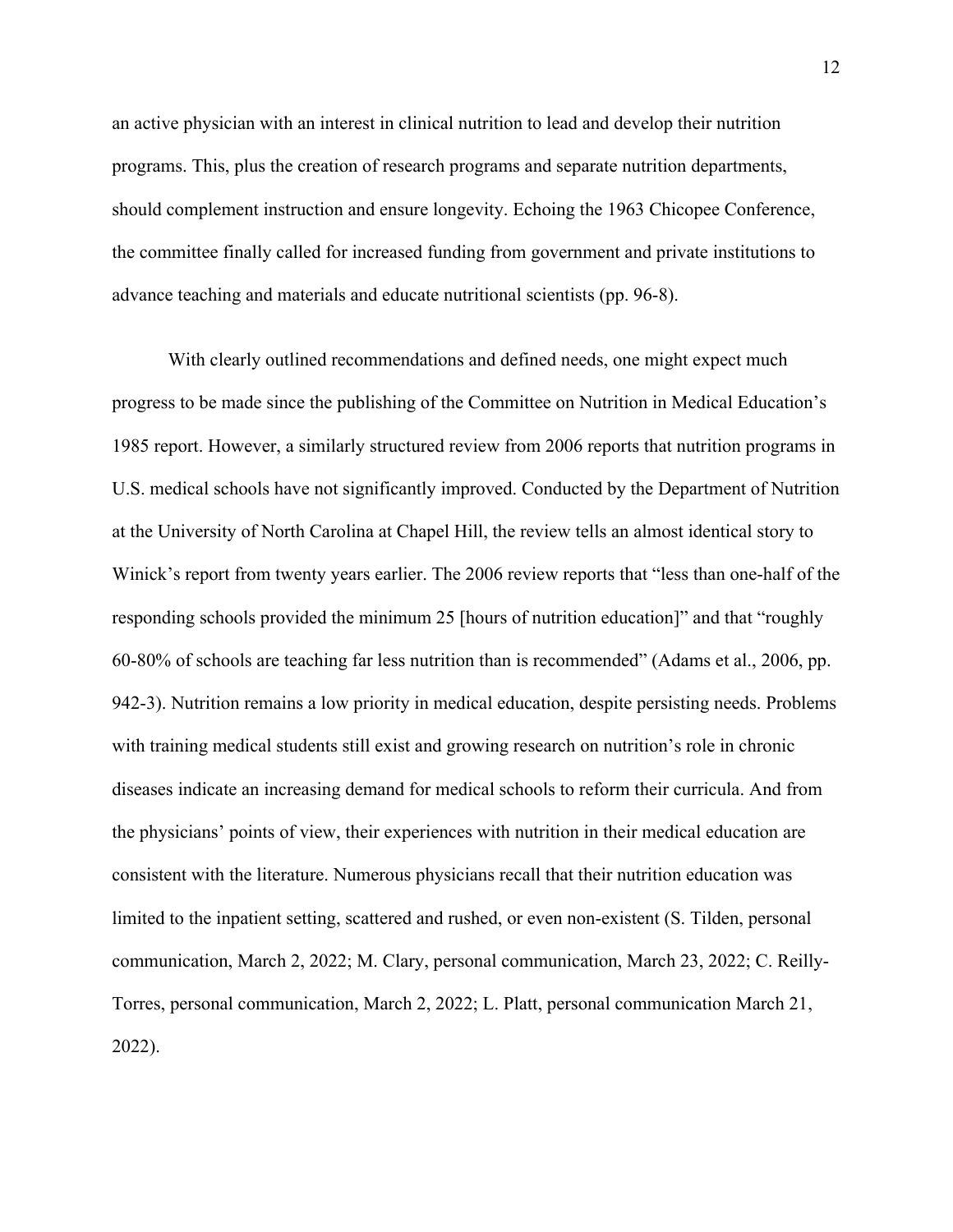Practicing in a variety of fields, these physicians report that they usually lead the discussion about nutrition when speaking with their patients, which suggests that nutrition is not in the forefront of most patients' minds (S. Tilden, personal communication, March 2, 2022; C. Reilly-Torres, personal communication, March 2, 2022; L. Platt, personal communication March 21, 2022; M. Clary, personal communication, March 23, 2022). This should concern both healthcare providers and administrators considering rising rates of chronic diseases, such as heart disease, cancer, obesity, and diabetes, to name a few, are responsible for millions of American deaths every year, with heart disease and cancer as the leading causes (CDC, Oct. 2021). Many of these diseases are—at least partially—preventable with proper nutrition practices. Nutrition's role in preventing America's most effective killers is well documented, but today's physicians and medical students are largely unprepared to counsel their patients about their specific nutritional needs (Adams, 2006, p. 943). To support these ideas, the following section aims to provide evidence linking nutrition with five of America's most prevalent, and often fatal, chronic diseases: heart disease, hypertension, diabetes, cancer, and obesity.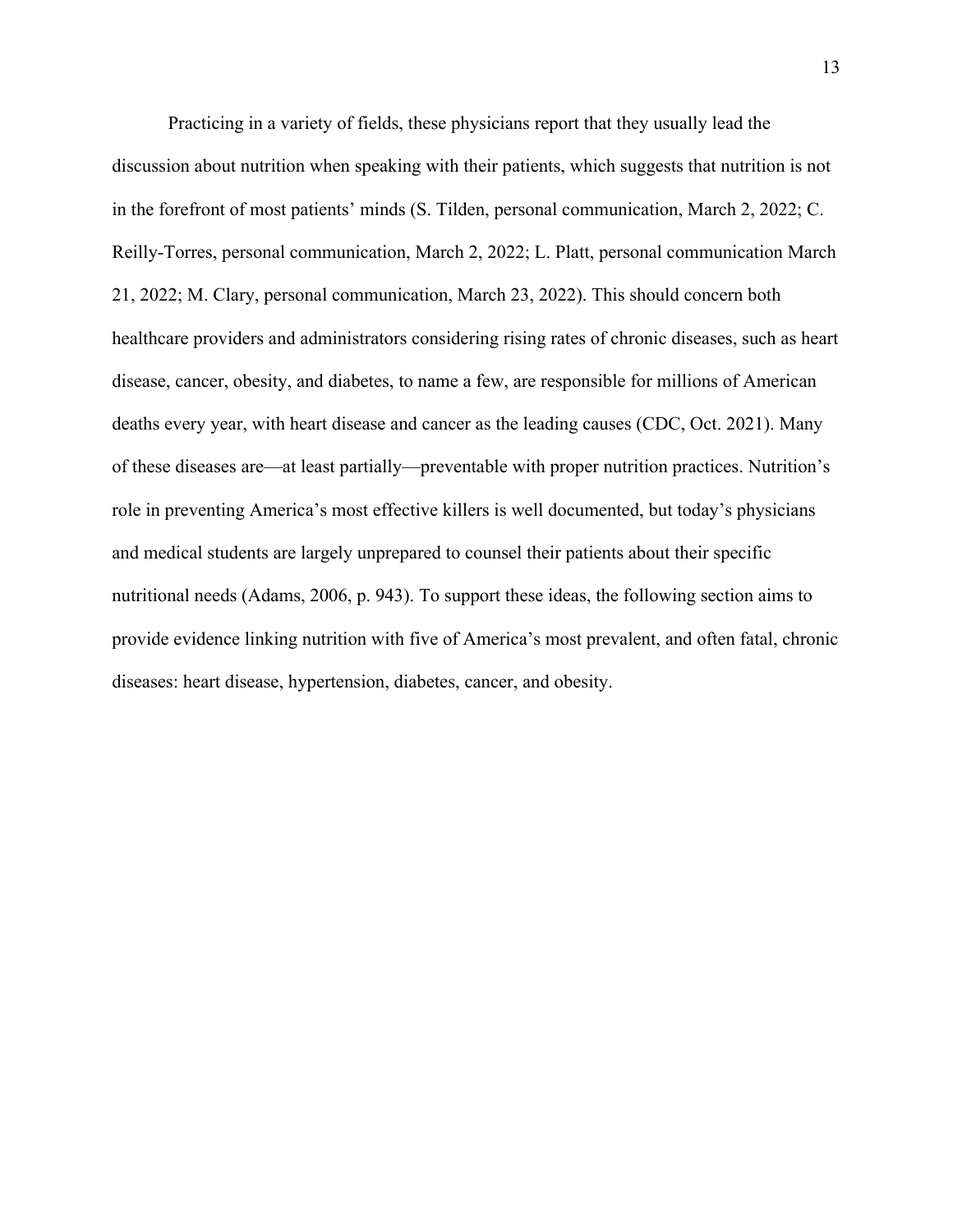#### **Nutrition-Related Diseases**

## *Heart Disease*

The term "heart disease", also known as coronary artery disease or atherosclerosis, falls under the greater umbrella of cardiovascular disease, a grouping of diseases affecting the heart and blood vessels. According to the Centers for Disease Control and Prevention (2022), heart disease is the leading cause of death among Americans, including men, women, and most racial and ethnic groups. Tens of millions of Americans currently suffer from heart disease, while hundreds of thousands die from it every year. Several medical conditions and behaviors increase one's risk of heart disease, such as hypertension, diabetes, overweight and obesity, diet, exercise, and substance use (CDC, 2022). Physicians often focus on some of these risk factors more than others, namely the diagnosable medical conditions over the lifestyle behaviors, like nutrition.

Researchers interested in clinical nutrition, including numerous physicians, recognize that nutrition is a major risk factor as some estimate that approximately 72% of cardiovascular deaths are related to diet (Bowen et al., 2018). These high (and increasing) morbidity and mortality rates may serve as telling consequences of the relegation of nutrition to a low priority subject in American medical education. Indeed, such statistics suggest that today's physicians are losing the battle against heart disease. But, with the help of clinical nutrition researchers and medical school administrators, physicians could soon find the key to effective therapies. Researchers have identified relationships between heart disease and intake of various lipoproteins, such as LDL and HDL cholesterol; dietary fats like saturated fatty acids, monounsaturated fatty acids, *trans* fatty acids, and polyunsaturated fatty acids; and amino acids like homocysteine (Schaefer, 2002, pp. 193-198). In addition, others have published connections to sodium, to high-density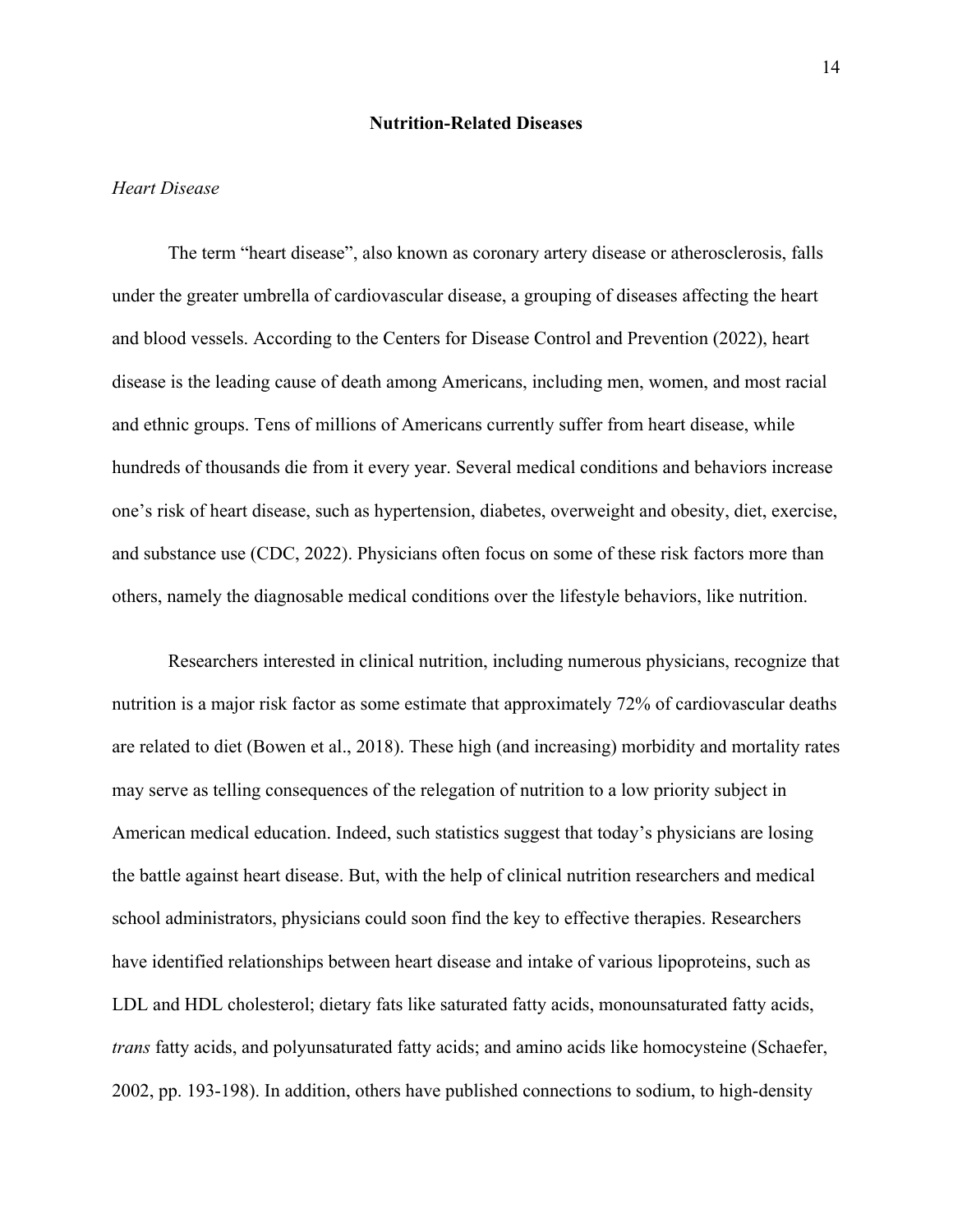(especially water-soluble) fiber, and, more generally, to fruits and vegetables (Bazzano, 2002; Bazzano 2003; Bowen, 2018).

While some of these findings offer novel connections between heart disease and nutrition, many points merely update existing clinical nutrition knowledge and dietary guidelines and recommendations. That is not to say that current clinical nutrition research is not necessary or useful, but rather it supports the point that the data exists, and has existed for many years, but is not being used as effectively as possible. At the same time, we can not blame physicians wholly for the current state of heart disease in America. As researchers build upon current nutrition knowledge, those responsible for issuing dietary guidelines must continually change their recommendations. As clinical nutrition expands, these guidelines have grown in number, sometimes offering conflicting advice. For example, Bowen et al. (2018) summarized eight different dietary guidelines, ranging from the United States Department of Agriculture to the World Health Organization (pp. 3-4). Several recommendations directly conflict with each other, such as the recommended daily allowance of saturated fats and specific foods like vegetables and dairy products. It should not be surprising that physicians have struggled to control heart disease when they must sort through an ever-evolving pool of research and guidelines. Again, integrating nutrition as a high priority subject in American medical education would prove beneficial as it filters the plethora of clinical nutrition research and standardizes dietary therapies backed by clinical research. This would also reduce the need for physicians to conduct their own research, which places undue strain on their already busy schedules. Based on some of my own conversations with both primary care physicians and specialists, much of their knowledge of nutrition originates from their own research efforts. When I spoke with Dr. Samuel Tilden, a family practice physician in Western North Carolina, about this, he explained that he feels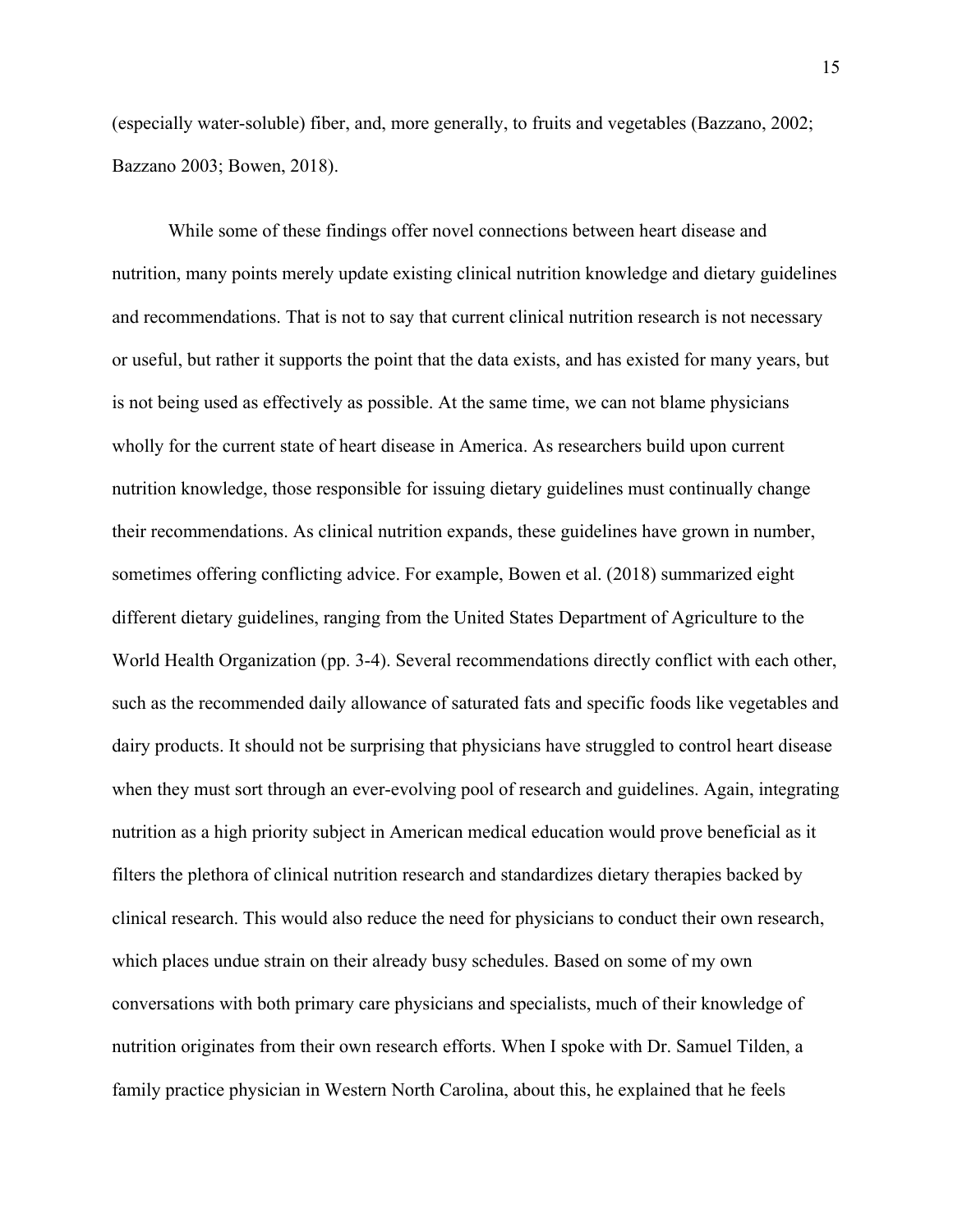confident about counseling his patients about nutrition because of his own individual research over the past several years. He also reported that he encourages his patients to do their own nutrition research (S. Tilden, personal communication, March 2, 2022). However, this brings its own set of concerns as patients may be ill-equipped to differentiate between trustworthy and unreliable sources of nutrition knowledge.

# *Hypertension*

As a risk factor for heart disease, hypertension describes the state of high blood pressure, or the pressure that blood exerts on the arteries. Nearly half of Americans have hypertension or take medications for it, according to the CDC (Sept. 27, 2021), making it one of the most prevalent, yet manageable diseases in the country. Physicians may also diagnose hypertension as an isolated disease and treat it with a variety of therapies.

In addition to blood-pressure-lowering medications, physicians may treat hypertension with diet and exercise. Researchers have shown that nutrition can play a significant role in one's risk for hypertension as was the case for heart disease. Also, researchers have demonstrated in the dietary approaches to stop hypertension (DASH) trials that nutrition can reverse the disease by reducing systolic and diastolic pressure in individuals with and without hypertension. The well-known DASH diet emphasizes fruits, vegetables, low-fat dairy products, whole grains, nuts, and fish, while limiting the intake of red meat and products containing sugar. Variations of the DASH diet have demonstrated similar results, indicating that a variety of dietary options exist for hypertension management and treatment (Reddy & Katan, 2007, pp. 178-9). Reddy and Katan (2007) also studied individual foods and food groups to compile sources that affect one's risk of hypertension. Some of the foods shown to decrease one's risk include fruits, berries, vegetables,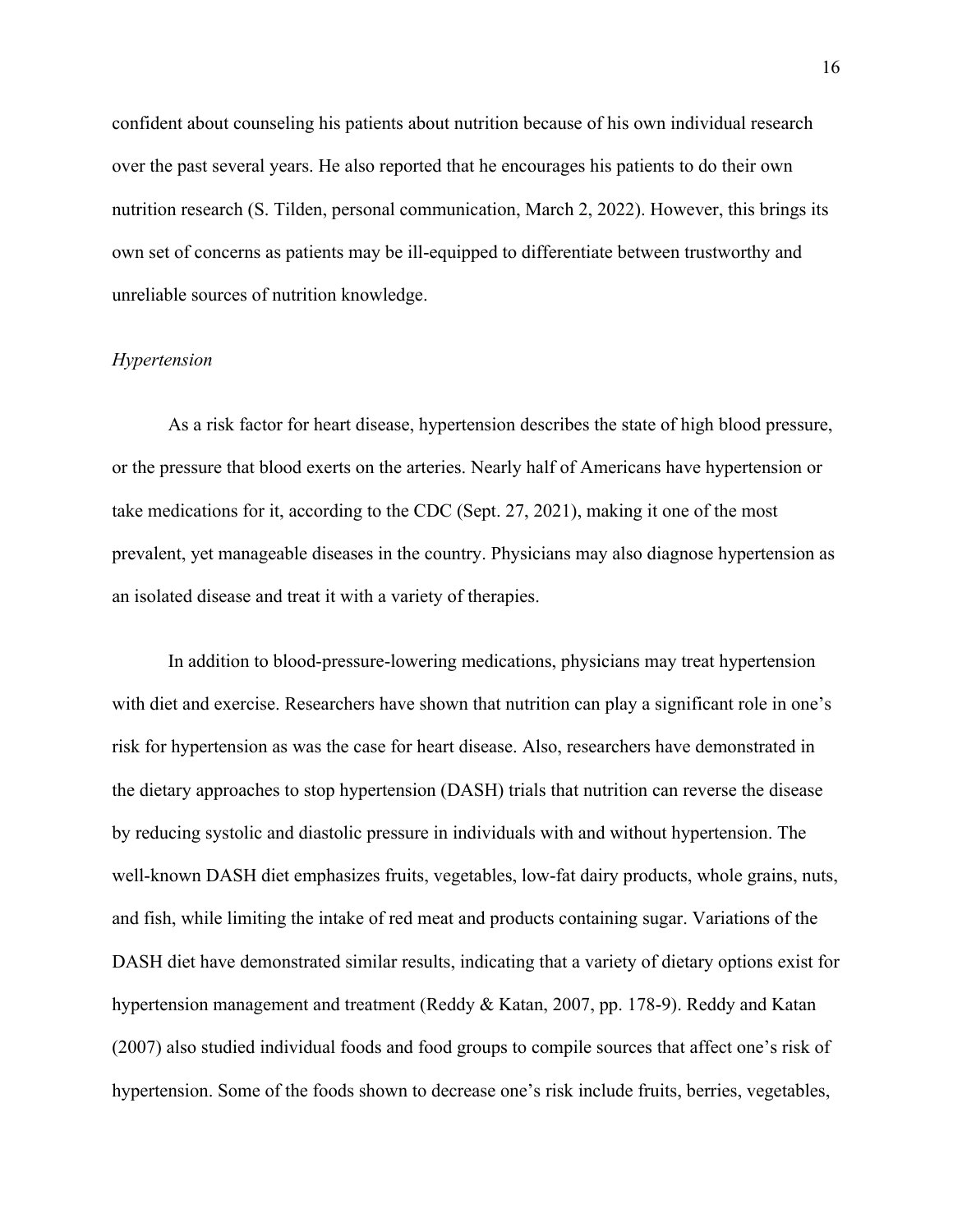fiber, fish and fish oils, and potassium. Alternatively, some of the foods shown to increase one's risk are as follows: *trans* fatty acids, sodium, saturated fatty acids, and sugar (pp. 173-181). Perhaps unsurprisingly, many of these foods mirror those listed for heart disease and are supported by similar research by Houston (2014), who also found a negative association between blood pressure and magnesium, vitamin C, sesame, and garlic. Additionally, Bastola et al. (2020) demonstrated a positive association between blood selenium concentrations and hypertension.

Because these nutritional links factor into both the management and treatment of hypertension, they provide a promising alternative to prescription medication. With this in mind, one should find it illogical that many medical schools neglect clinical nutrition while pharmacology remains a staple subject for medical students, often demanding several courses across multiple years in students' curricula. This is not to argue that pharmacology is less important than clinical nutrition, but rather that the latter should warrant a similar amount of time in the curriculum as the former. Physicians seem to agree that patients benefit from a combination of nutritional and pharmacological therapies. According to multiple primary care physicians and ophthalmologists, nutrition often serves as the therapy of choice for chronic conditions like prehypertension, prediabetes, macular degeneration, and dry eye syndrome, according to multiple primary care physicians and ophthalmologists. But, when these conditions worsen, physicians note that they regularly turn to prescription medication (C. Reilly-Torres, personal communication, March 2, 2022; L. Platt, personal communication March 21, 2022; M. Clary, personal communication, March 23, 2022). Granted, more than scholarly literature and evidence from clinical trials influences decisions by medical school administrators about which subjects to include in their schools' curricula. Demands from patients nationwide, matriculating medical students, and decisions by other medical schools are only a few of the factors that affect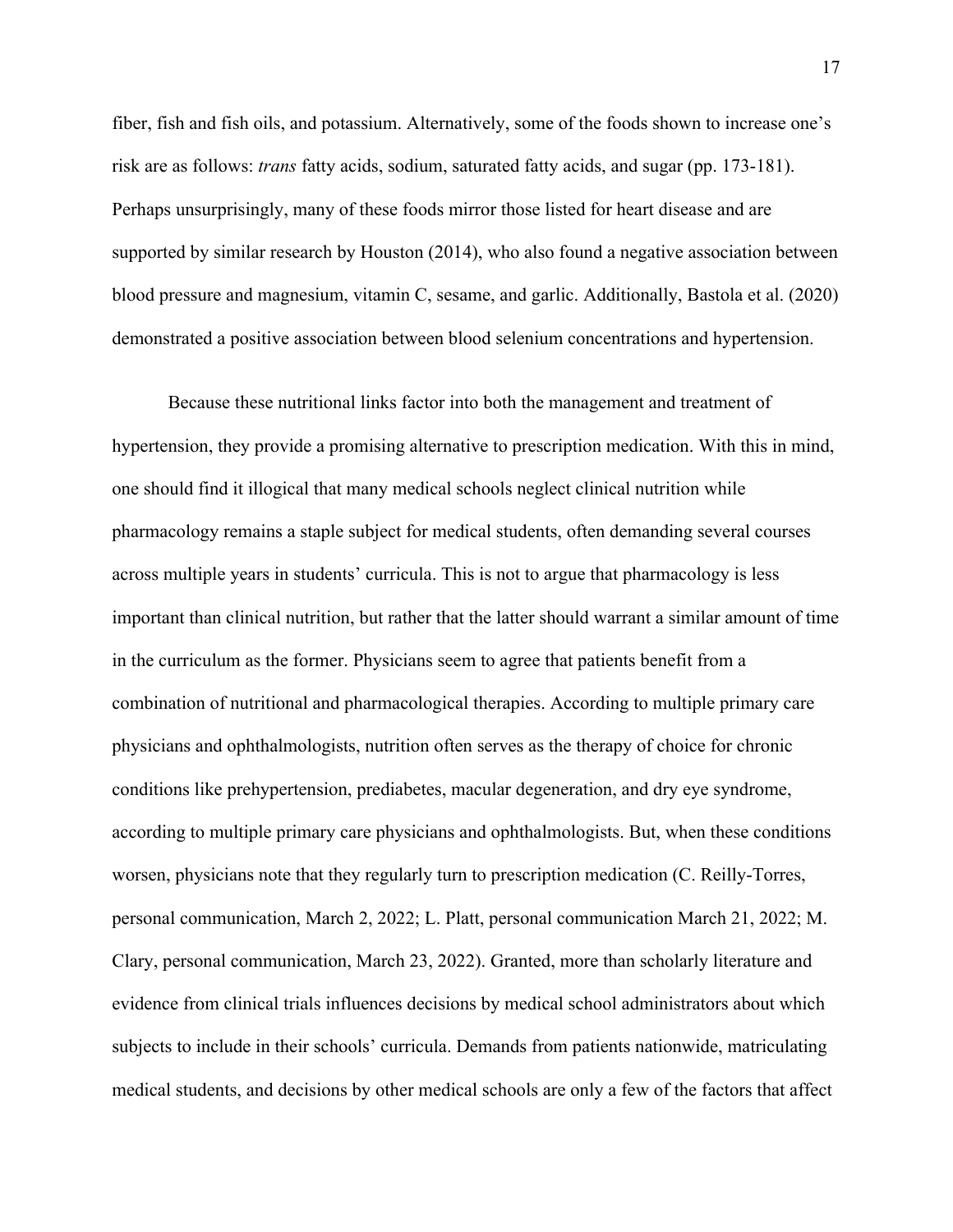curricula (Dr. Alexa Gandy, personal communication, January 7, 2022), not to mention potential pressure from the pharmaceutical, food, and beverage industries. However, forces of this nature exist outside of the scope of this paper and will not be discussed comprehensively.

## *Diabetes*

As another nutrition-related disease from which millions of Americans currently suffer, diabetes is often described simply as a health condition that affects how one's body converts food into energy using insulin. Multiple types of diabetes exist, with the most common being type 2 diabetes, which accounts for over 90% of the millions of Americans suffering from diabetes, according to the CDC (Dec. 2021). Most of the literature addressing diabetes tends to focus on type 2 as well. Unlike type 1 diabetics, type 2 diabetics produce sufficient or elevated levels of insulin but suffer from insulin resistance as their cells do not respond normally to the insulin their pancreases produce. Chronic high blood sugar is a risk factor for heart disease and diabetes and is commonly experienced in comorbidity with obesity and other nutrition-related diseases (CDC, Dec. 2021). Fortunately, healthcare providers, including physicians, agree that diabetes is largely a self-managed disease with well-documented success from lifestyle therapies that include proper nutrition, adequate exercise, stress management, and limited alcohol consumption.

In addition to regular, often daily, blood sugar readings, physicians monitor a patient's diabetes using the hemoglobin A1C diagnostic test, which measures one's average blood sugar over the last three months. Physicians also use this test to identify prediabetes and to diagnose diabetes, so researchers often measure therapy efficacy using subjects' A1C readings. For example, when assessing the efficacy of medical nutrition therapy (MNT) compared to available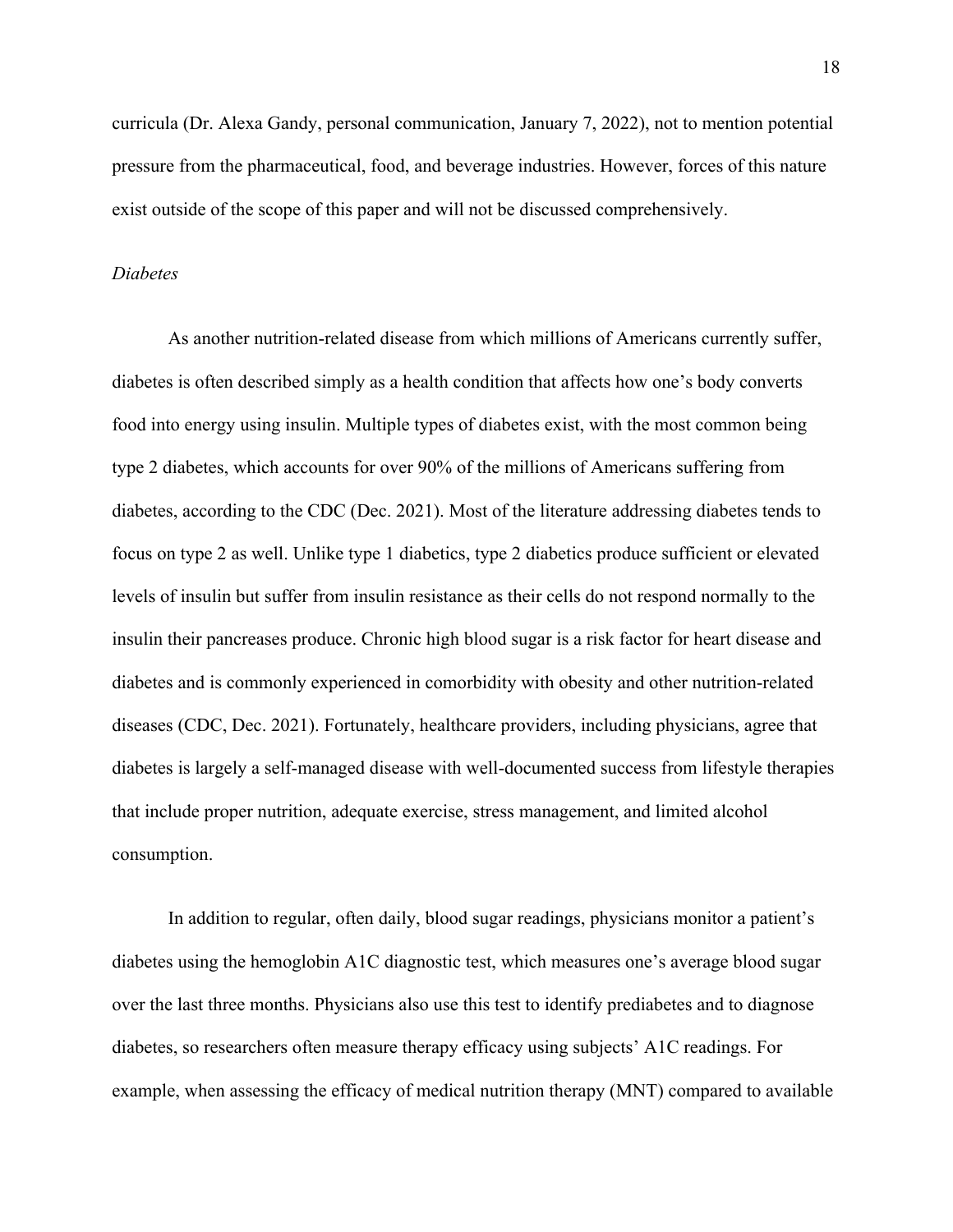medication for type 2 diabetes, Evert et al. (2019) compared improvements in participants' A1C. They found that A1C reductions from MNT, evident by decreased blood sugar levels and improving diabetes conditions, were similar to or greater than those expected from prescription medication (p. 732). The same research team compared various eating patterns, such as Mediterranean-style, vegetarian or vegan, and low-fat diets, by examining A1C changes, among other indicators, resulting from adherence to the diets (pp. 735-8). Similar results about MNT's effectiveness exist in other research from Evert et al. (2014), Morris & Wylie-Rosett (2010), and Pastors et al. (2002). These researchers have provided an abundant pool of clinical information that physicians can reference as they diagnose and treat their patients. However, like other clinical nutrition literature, the information presented contains a wide variety of nutrition opinions that often overlap and conflict with each other. And again, the argument could be made that the standardization of clinical nutrition education via integration into medical schools would likely benefit physicians and their patients as both learn to better prevent, manage, and treat diabetes in themselves and nationwide.

Many physicians nationwide recognize medical nutrition therapy as one of the most effective ways to combat diabetes. MNT, also referred to as clinical nutrition here and in the literature, retains an established role in modern American medicine, yet providers, administrators, and even patients, have choked its expansion and application to other diseases in favor of prescription medication or surgery. The healthcare industry could greatly benefit from expanding its use of MNT and by encouraging patients to self-manage more diseases beyond diabetes. More specifically, physicians should equip their patients with clear dietary advice that is as simple as possible and encourage them to adhere to that advice while catering to their individual preferences and habits. The literature offers several strategies to help make this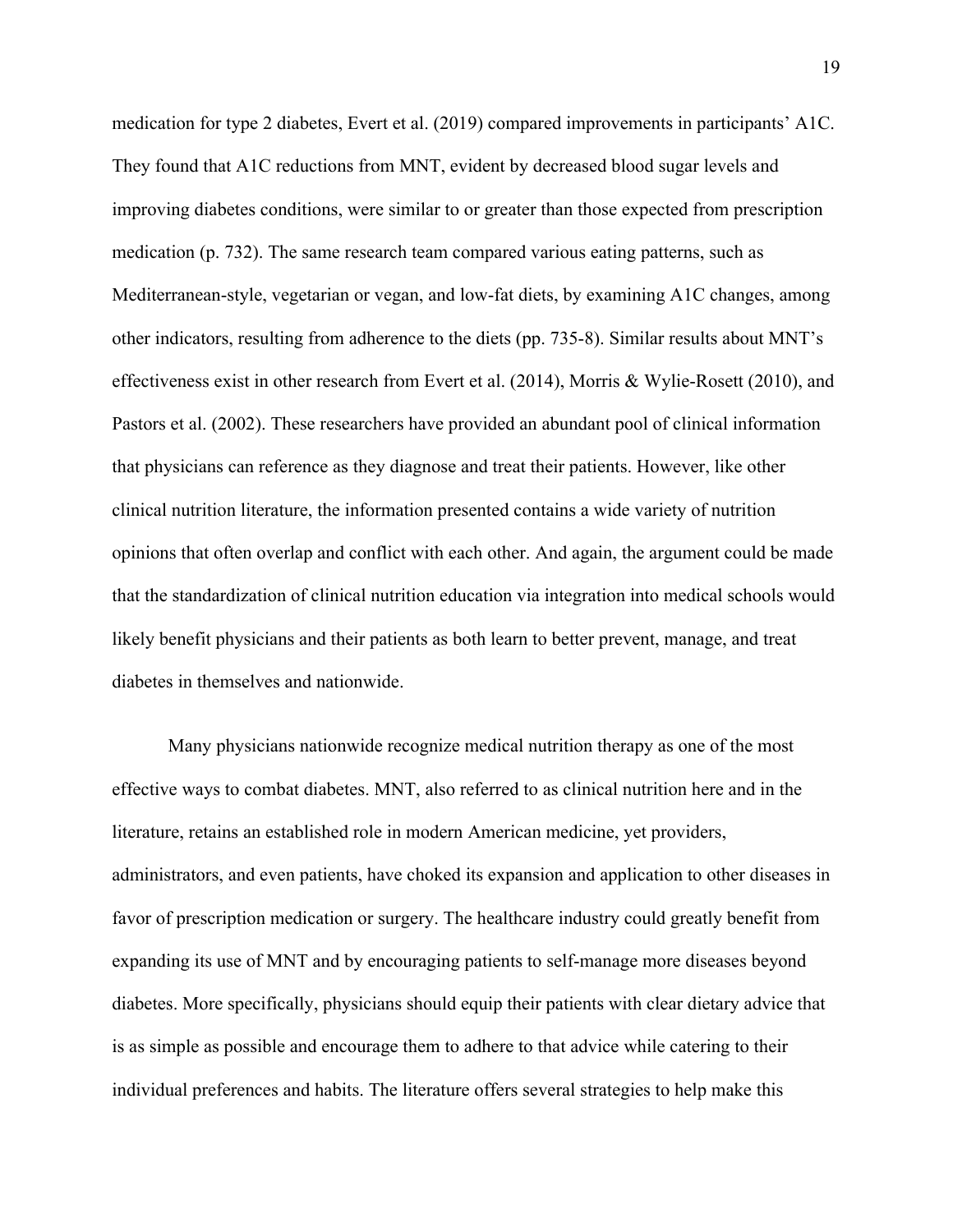happen. According to Evert et al. (2019), diabetes therapy, which could be extrapolated to other nutrition-related diseases, should consist of personalized nutrition treatment, increased communication between physician and patient, and reduced barriers relating to MNT access, such as allowing self-referrals for it (p. 745). These, plus the return of clinical nutrition as a high priority subject in medical education, would help expand MNT into other diseases and fields, which, if given the chance to demonstrate (cost-)effectiveness, could influence third-party payers to cover it, which is often cited as a major impediment to the use of MNT (Evert et al., 2019, p. 745). Dr. Christina Reilly-Torres, a primary care physician in Columbia, SC, has practiced with nutrition in mind for over twenty years and is well aware of the barrier that insurance can pose to MNT. In that time, she has counseled patients in the Department of Defense, private practice, and, most recently, in the Veterans Affairs hospital in Columbia. Repeatedly, Dr. Torres explained to me that both physicians, including herself, and patients are more receptive to nutrition therapies when cost does not act as a deterrent. She explained that unlike her patients in private practice whose insurance companies usually did not cover it, her veterans do not pay out of pocket for MNT. While third-party coverage is not a major component of this paper, Dr. Torres's accounts still support the argument for increased clinical nutrition presence in medical education; she explained to me that many of her patients are able to improve their A1Cs and lower their blood pressures, both serving to decrease their risk for heart disease and several other diseases, through dietary changes alone (C. Reilly-Torres, personal communication, March 2, 2022).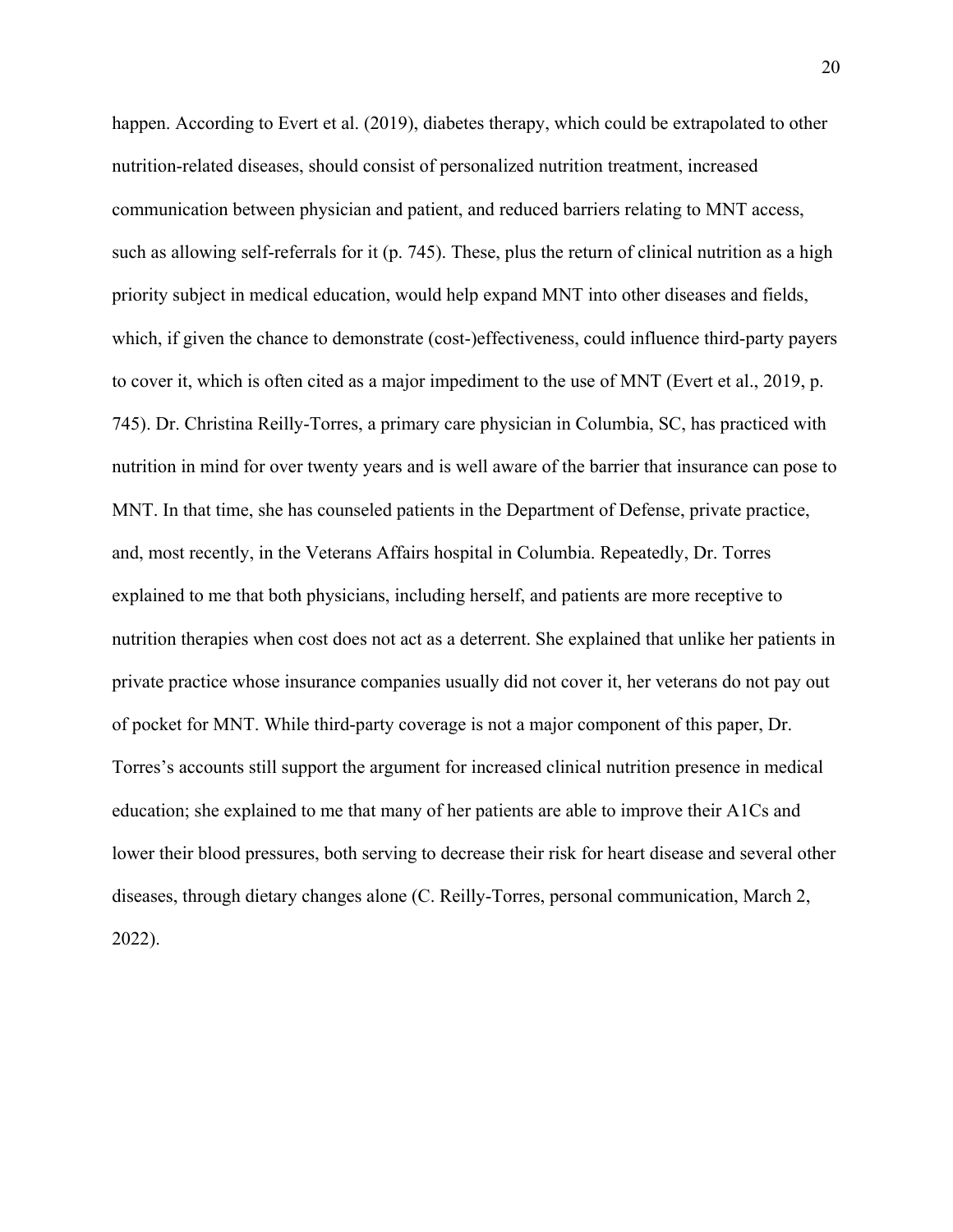# *Cancer*

Second only to heart disease in number of fatalities, cancer is among the deadliest and perhaps the most feared diseases, killing hundreds of thousands of Americans every year (CDC, Oct. 2021). Over one hundred types of cancer exist, and among the most common, colorectal cancer (cancer of the colon and rectum) alone accounted for nearly 150,000 new cases and 53,000 deaths in America in 2021, according to the National Cancer Institute (2021). As many know, cancer is a multifaceted disease that me be caused by various factors, including diet, substance use, environmental exposure, and genetics, to name a few. While investigation into the factors contributing to the development of cancer continues, researchers have documented some interesting and telling relationships between cancer and nutrition.

The European Prospective Investigation into Cancer and Nutrition (EPIC) study has contributed much to the existing literature as researchers have assembled one of the largest cohorts of men and women with over 500,000 participants in ten European countries. The EPIC study continually adds to cancer research as its researchers follow its participants, often for several years. Much of the study's published work relates to colorectal cancer, both to specific food items and to broad body composition measurements. EPIC researchers have demonstrated a positive association between a high intake of red and processed meat and colorectal cancer, but an inverse association between fish and colorectal cancer (Norat et al., 2005). They have also shown a strong positive relationship between body weight, BMI, waist circumference, and abdominal fat accumulation and colorectal cancer, and even prostate cancer (Pischon et al., 2006; Pischon et al., 2008). Many of these relationships held for both men and women, but a few were stronger among some groups than for others. For example, Pischon et al. (2006) explained that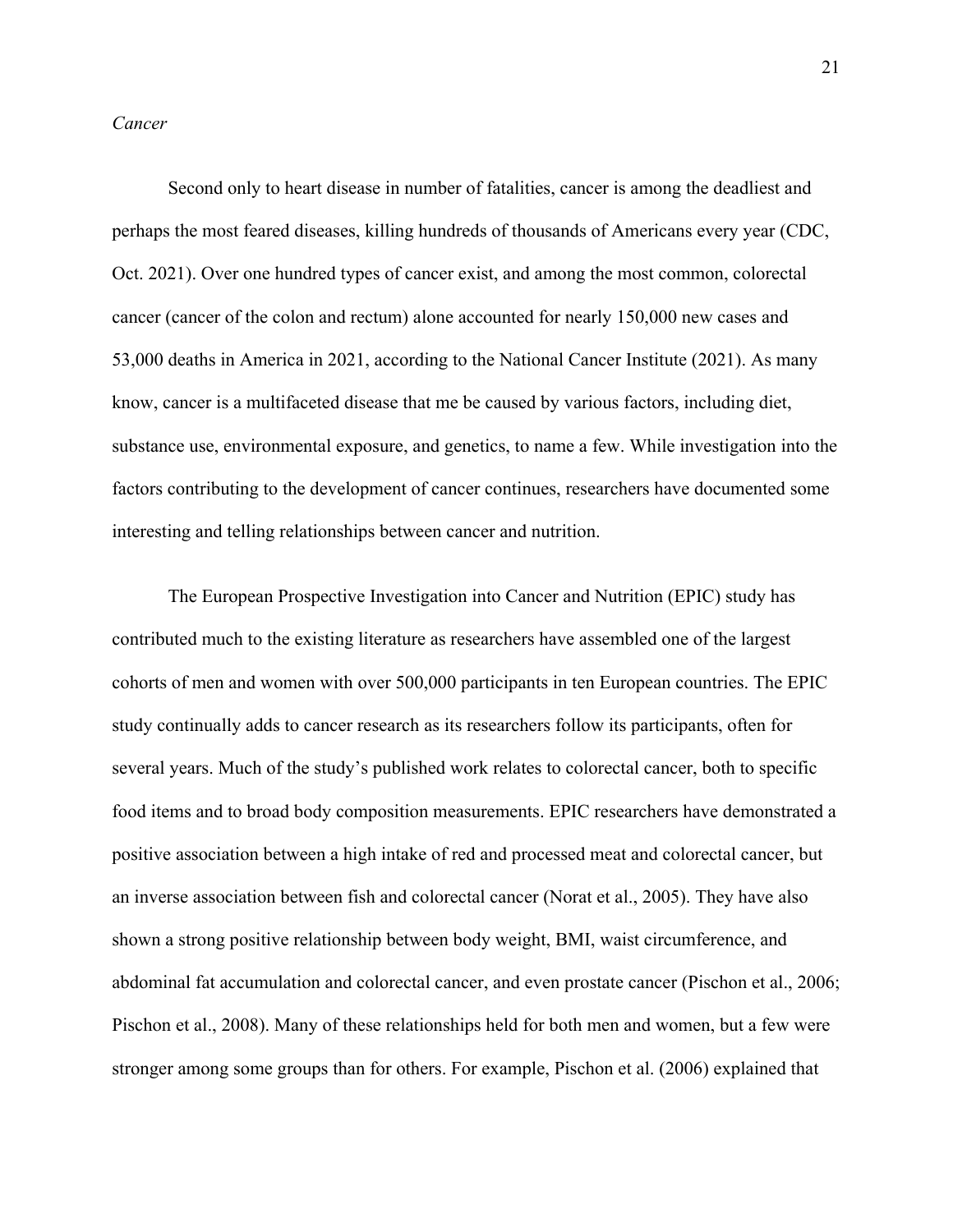the relationship between cancer and body weight and BMI was much stronger in men than in women.

Some may attempt to dismiss these results as they were collected using European participants instead of Americans, but these results are indeed relevant as already-high rates of overweight and obesity continue to rise and Americans continue to eat millions of pounds of red and processed meats every year, often opting for beef and pork in place of fish. As a result, these relationships remain relevant for American physicians who are tasked with treating cancer. While more research on the topic is needed, we should be optimistic that diet and other lifestyle behavior changes may provide avenues for the prevention, management, and treatment of various cancers. Several of these potential therapies have already been documented in other EPIC studies. As noted above, fish consumption has been shown to decrease one's risk of colorectal cancer (Pischon et al., 2005). Additionally, an increase in dietary fiber seems to protect against colorectal cancer, according to the EPIC team of Bingham et al. (2003). Additional research in this area is necessary because the team studied fiber in foods, which could have other nutrients that fight cancer. For this particular study, foods like cereal, vegetables, fruits, and legumes were associated with decreased colorectal cancer risk. As research through clinical trials continues, physicians, especially oncologists, may learn about viable nutrition therapies and should remain receptive to these possibilities. This is not to say that physicians are close-minded, but rather to caution them against discounting these therapies due solely to their origins in nutrition, as many of their administrators and instructors have when they perpetuated the idea that nutrition should remain a low priority subject.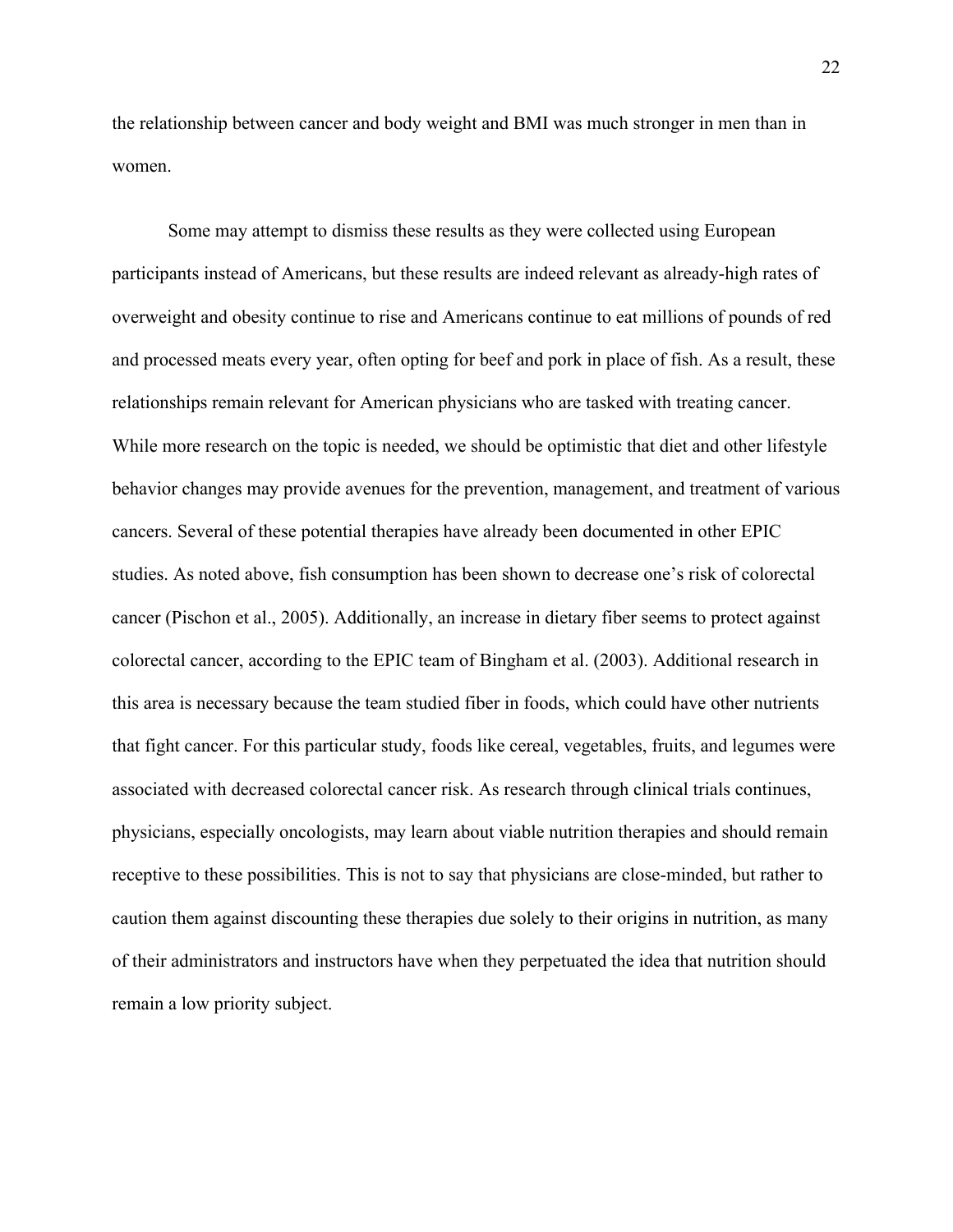#### *Obesity*

Numerous other diseases beyond heart disease, hypertension, diabetes, and cancer stem from one's diet. Yet, some of these diseases, such as obesity, have proven more resilient than others against nutritional therapies. Alone, obesity is not America's most deadly disease, but it is one of the most visible. Over half of the U.S. population qualifies as overweight and obese defined as having a Body Mass Index (BMI) equal to or greater than 25 and 30, respectively and rates continue to rise. Common sense should tell us that what we eat, along with how much we eat, drives the increasing prevalence of obesity. Researchers date the beginning of the obesity epidemic in the 1970's and estimate that a positive energy imbalance of around 400 Calories per day has contributed to the steady rise in the rates of obesity. Perhaps unsurprisingly, they attribute this gap in energy to increased food intake and sedentary behavior. The same researchers argue that those with class III obesity, defined as having a BMI of greater than 40, represent "the fastest growing segment of the obese population" (Blackburn et al., 2010, p. 289S). For this group of Americans, bariatric surgery serves as the most effective therapy for weight loss. This poses a serious problem for containing the obesity epidemic as surgery is expensive, invasive, and laden with risks, making it virtually impossible to apply on a nationwide scale. So, researchers in the field of clinical nutrition advocate for the aggressive use of lifestyle interventions to combat rising obesity rates, especially among those suffering from class III obesity.

Researchers advise that these diet and exercise interventions should close the energy gap to sustain a long-term energy deficit while reducing the loss of fat-free mass. Appropriate nutrition and exercise therapies offer several advantages over bariatric surgery. For example,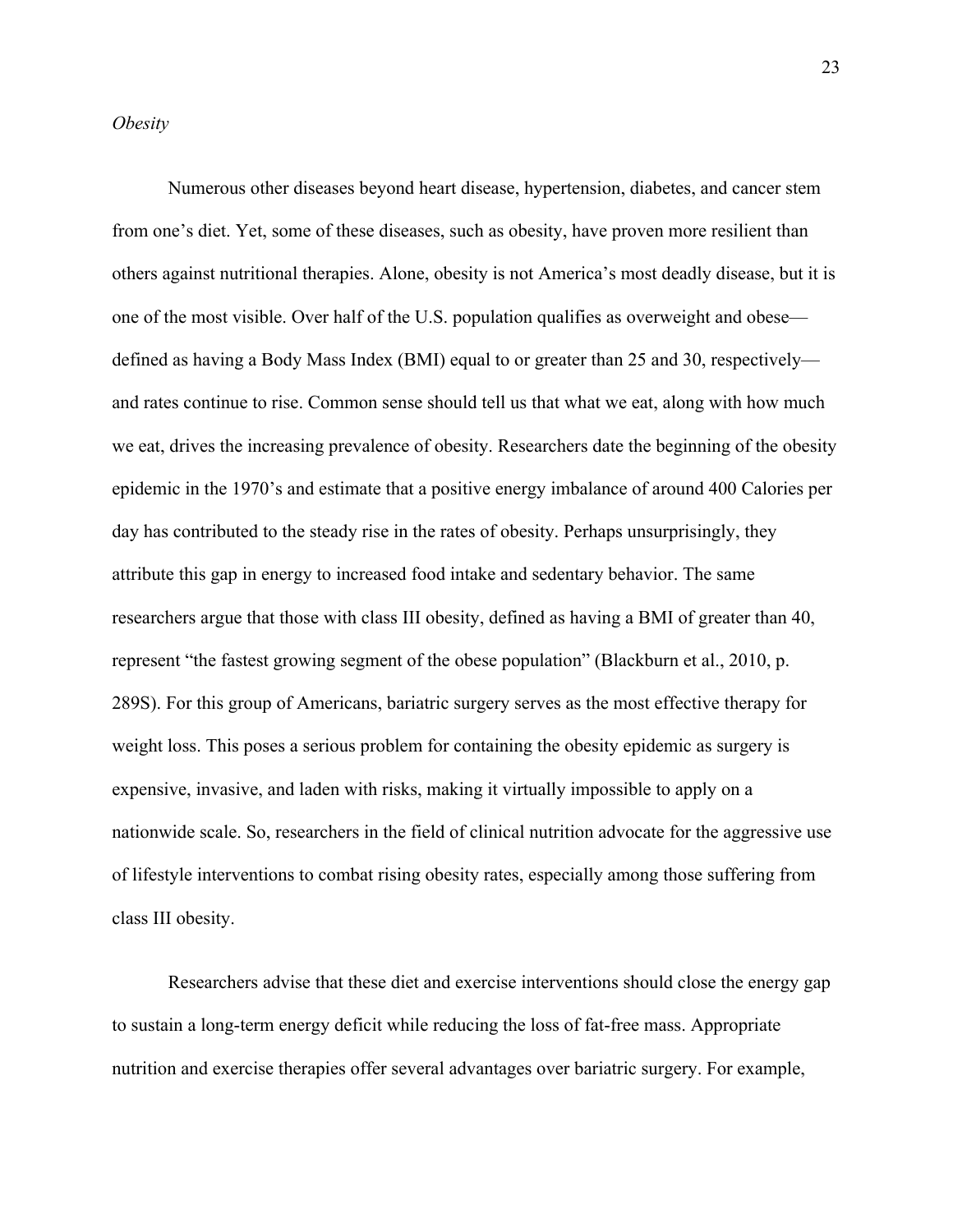primary care physicians would supervise these interventions instead of surgeons, which would reduce costs. Additionally, these therapies are applicable to the masses and pose fewer risks than invasive weight-loss surgeries (Blackburn et al., 2010).

While some researchers continue to advocate for behavioral lifestyle interventions, others argue that they are not always effective, as indicated by high rates of relapse (Mark, 2008, p. 1429). Several explanations for these high rates of relapse have been offered, such as the psychological explanation that contends that one's lack of willpower and self-discipline are to blame, instead of the physicians' ineffective therapies. However, recent research offers possible updates to the biological explanation, which suggests that hormones play a more significant role in the development, maintenance, and treatment of obesity than previously thought. The evidence indicates that numerous biological adaptations undermine patients' adherence to weight-loss therapies, such as calorie restriction. This explanation relies mainly on the appetite hormones, leptin and ghrelin. During a period of caloric restriction, leptin levels decrease and ghrelin levels increase. In both cases, one's appetite is stimulated, and the feeling of satiety is suppressed. Researchers have shown that manipulating the concentrations of these hormones can significantly affect appetite, behavior, and calorie intake. According to Mark (2008) and other researchers, "Children with congenital leptin deficiency have aggressive food-seeking behavior. Before leptin treatment, a young child with leptin deficiency consumed in excess of 1100 calories at a single meal…With only a few injections of leptin, this was reduced to 84%...the typical intake of a child" (p.1430). High concentrations of ghrelin similarly stimulate appetite and work to hinder adherence to caloric restriction therapies.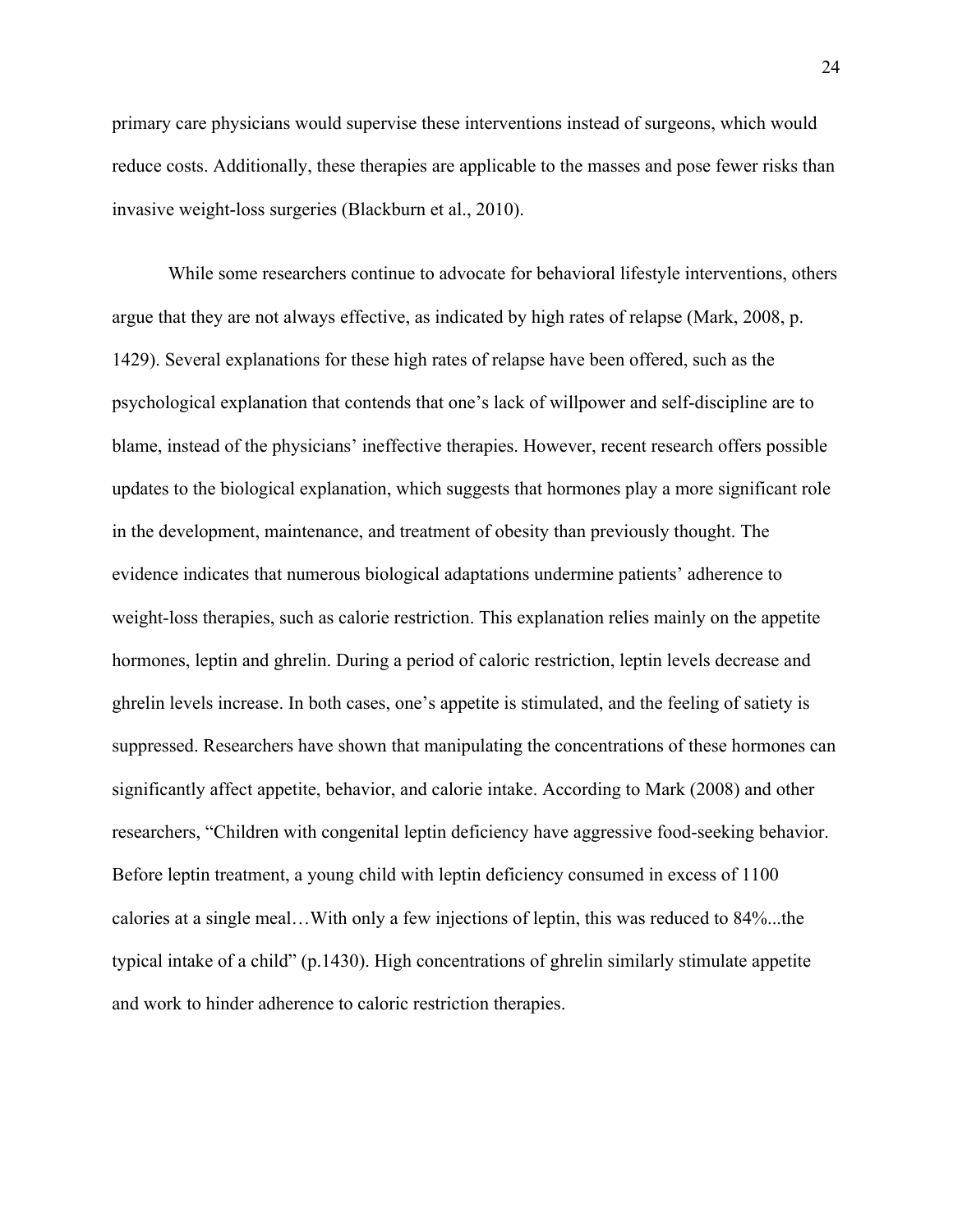This research on the biological explanation, specifically the roles of the appetite hormones, implies that obesity could be treated not only by primary care physicians and bariatric surgeons, but by endocrinologists as well. Other researchers have proposed alternative theories about the causes of obesity, including the role of silent inflammation. In this theory, antiinflammatory nutrition would target ingestible nutrients upstream of the production of arachidonic acid, a significant driver of inflammation in the body. To contrast, prescription medication typically works to inhibit arachidonic acid downstream after the body has produced it. Researchers hypothesize that effective obesity therapies should aim to reduce silent inflammation, thus producing consistent fat loss as a secondary result (Sears & Ricordi, 2011). Unfortunately, these theoretical pieces dominate the literature because both researchers and healthcare providers have failed to control American obesity through extensive practical applications. Fortunately, clinical nutrition researchers have historically proven themselves capable of formulating effective nutritional approaches, so we should remain optimistic that they will turn the tide in the battle against obesity in the near future.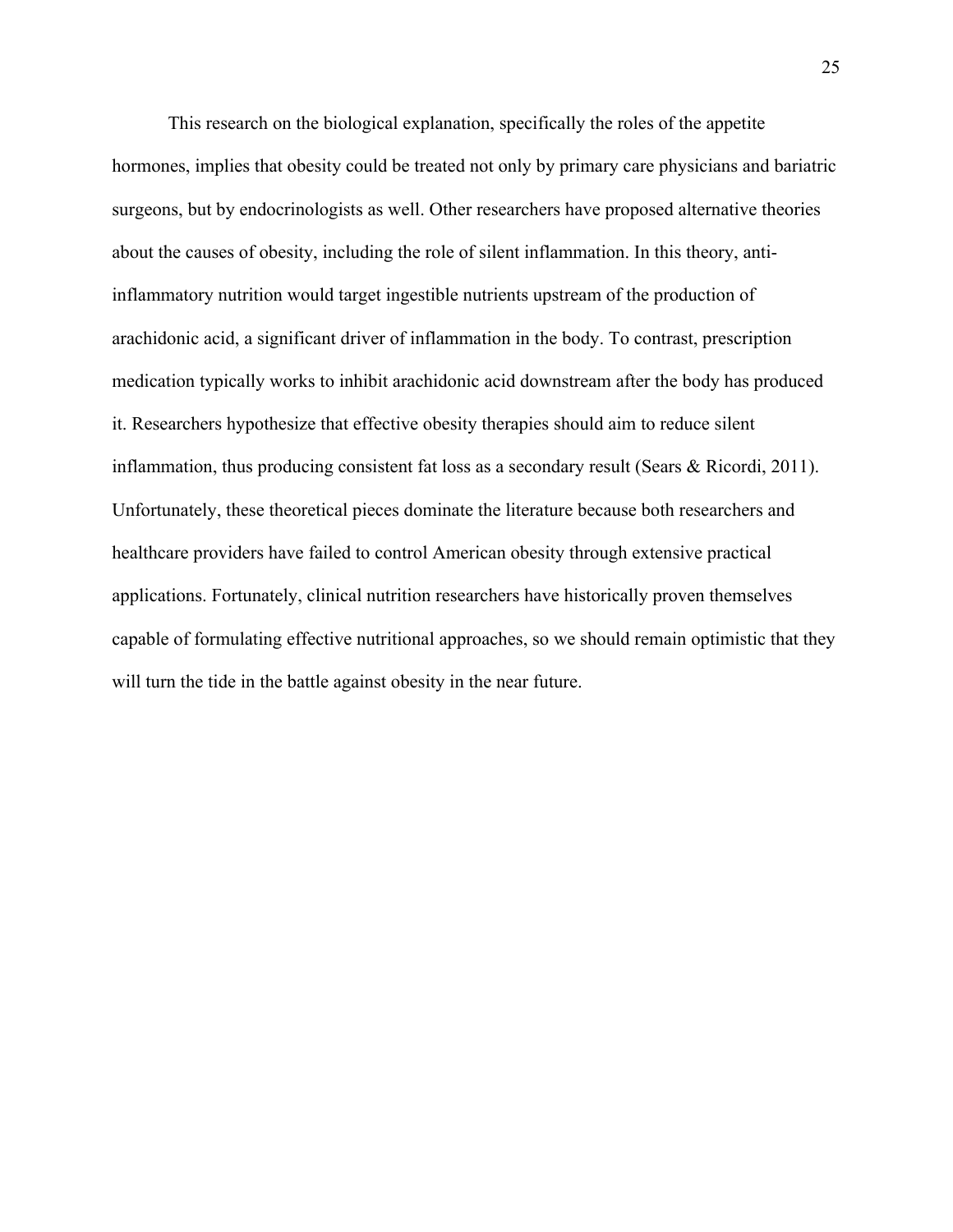#### **Conclusion and Future Perspective**

Although many American medical schools have not returned nutrition to a high priority subject, the outlook within the medical community is not totally grim. Still in the early stages in a few schools, a resurgence of interest in clinical nutrition has begun. Today, administrators often develop nutrition instruction within Lifestyle or Culinary Medicine programs. These programs teach students to approach a patient holistically, incorporating nutrition into broader behavioral changes, such as dietary and exercise habits or cooking techniques. The American College of Lifestyle Medicine defines Lifestyle Medicine as, "addressing the root causes of disease with evidence-based therapies in lifestyle behaviors such as diet, exercise, sleep, social connectivity and stress" (ACLM, 2022). Culinary Medicine differs from Lifestyle Medicine in that it teaches culinary techniques to medical students so that they can later do the same for their patients. While a minority of U.S. medical schools offer either one of these programs, even fewer offer both. A leader in the revival of nutrition education, the University of South Carolina School of Medicine Greenville has successfully included both programs in its curriculum. Administrators there have found success through integrating Lifestyle Medicine within the curricula and by offering various elective courses, including Culinary Medicine (Dr. Jennifer Trilk, personal communication, October 11, 2021).

Despite numerous recommendations, medical educators have shifted away from standalone nutrition courses, opting for integration into other courses instead. Fortunately, some have found success and are collaborating with others to reform medical education. Although not always together, the fields of medicine and nutrition have both developed substantially since Hippocrates' time. As I have shown, nutrition science bears much responsibility for our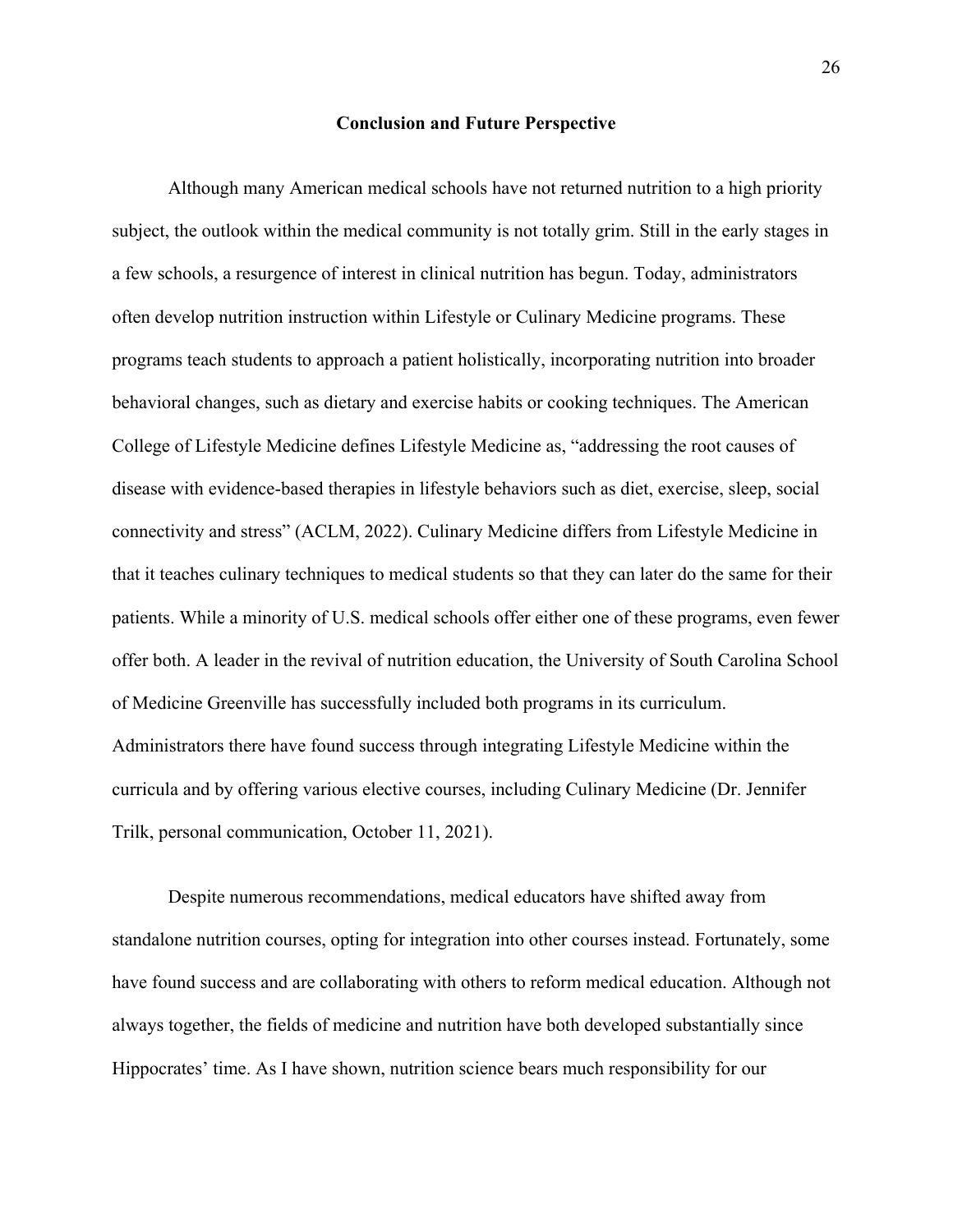understanding of metabolism due mainly to European work during the  $18<sup>th</sup>$  and  $19<sup>th</sup>$  centuries. The field continued to expand during the  $19<sup>th</sup>$  and  $20<sup>th</sup>$  centuries as nutrition became an integral component of the victory over the deficiency diseases. Unfortunately, the subsequent decrease in concern for deficiency diseases and better food technologies prompted American medical educators to fragment or integrate clinical nutrition education into other subjects. Today, deficiency diseases remain of little concern. Instead, chronic diseases are on the rise, killing millions of Americans every year. Researchers have shown that nutrition and other lifestyle indicators significantly affect one's likelihood of developing such diseases. Fortunately, nutrition and other behavioral changes have demonstrated an ability to treat, and often reverse, these chronic conditions. The medical needs of millions of Americans demand reform in medical education. American medical educators should return nutrition to a high priority subject, either by returning to standalone nutrition courses or weaving nutrition into Lifestyle and Culinary Medicine programs, as the USC School of Medicine Greenville has done. Although this reprioritization may come slowly, we should feel confident that these reforms, as in the early 20th century, will combine the great advances in knowledge of both nutrition and medicine to effectively address America's needs.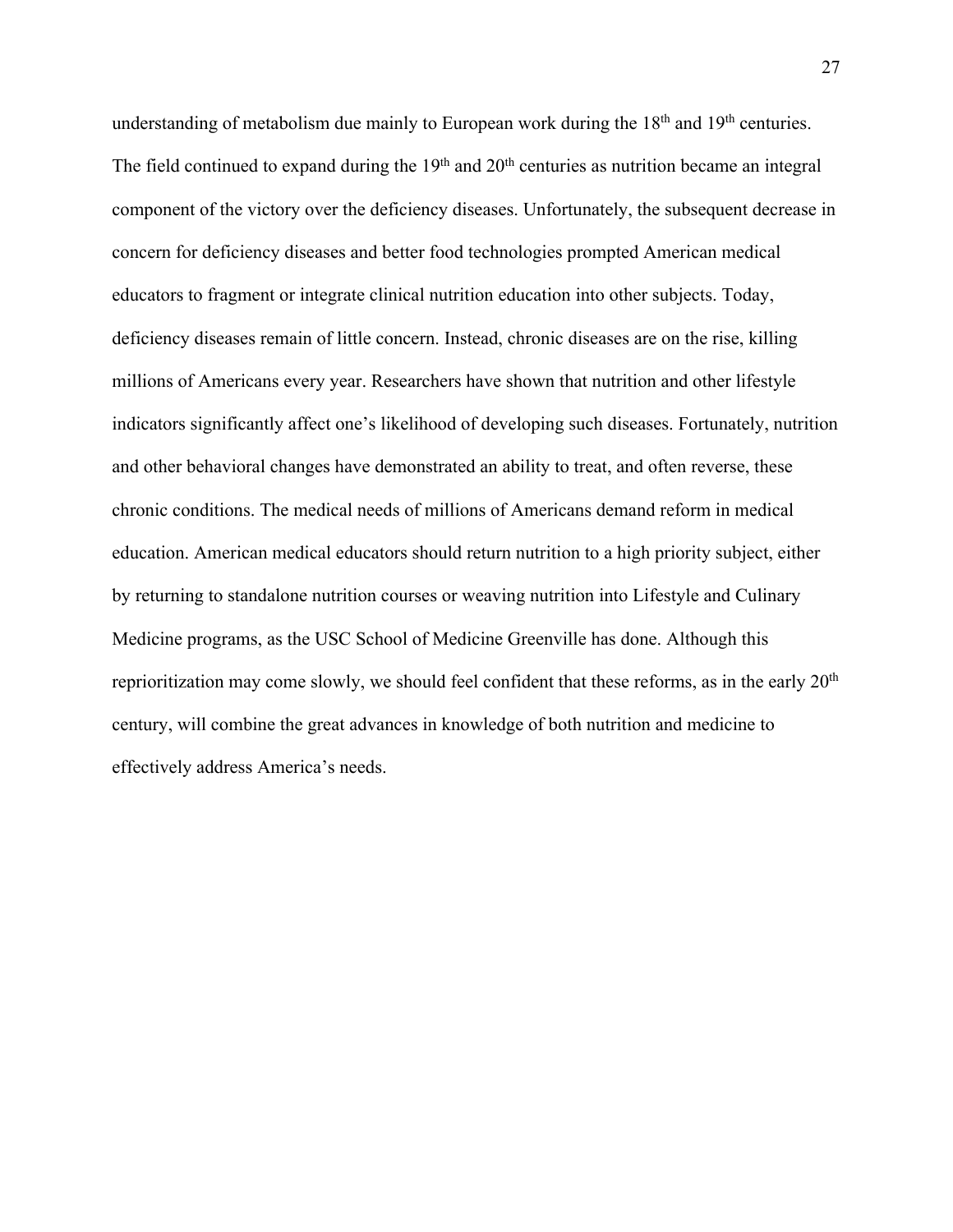#### **References**

- Adams, K. M., Lindell, K. C., Kohlmeier, M. & Zeisel, S. H. (2006). Status of nutrition education in medical schools. *The American Journal of Clinical Nutrition*, *83*(4), 941S– 944S. https://doi.org/https://doi.org/10.1093/ajcn/83.4.941S
- American College of Lifestyle Medicine. (2022). *What is lifestyle medicine?* American College of Lifestyle Medicine. Retrieved from https://www.lifestylemedicine.org/.
- Bastola, M. M., Locatis, C., Maisiak, R. & Fontelo, P. (2020). Selenium, copper, zinc and hypertension: An analysis of the national health and nutrition examination survey (2011- 2016). *BMC Cardiovascular Disorders, 20*(45), 1-8. https://doi.org/10.1186/s12872-020- 01355-x
- Bazzano, L.A., He, J., Ogden, L.G., Loria, C.M., Vupputuri, S., Myers, L. & Whelton, P.K. (2002). Fruit and vegetable intake and risk of cardiovascular disease in US adults: The first national health and nutrition examination survey epidemiologic follow-up study. *The American Journal of Clinical Nutrition, 76*(1), 93-99.

https://doi.org/10.1093/ajcn/76.1.93

Bazzano, L.A., He, J., Ogden, L.G., Loria, C.M. & Whelton, P.K. (2003). Dietary fiber intake and reduced risk of coronary heart disease in US men and women: The national health and nutrition examination survey I epidemiologic follow-up study. *JAMA Internal Medicine, 163*(16), 1897-1904. doi:10.1001/archinte.163.16.1897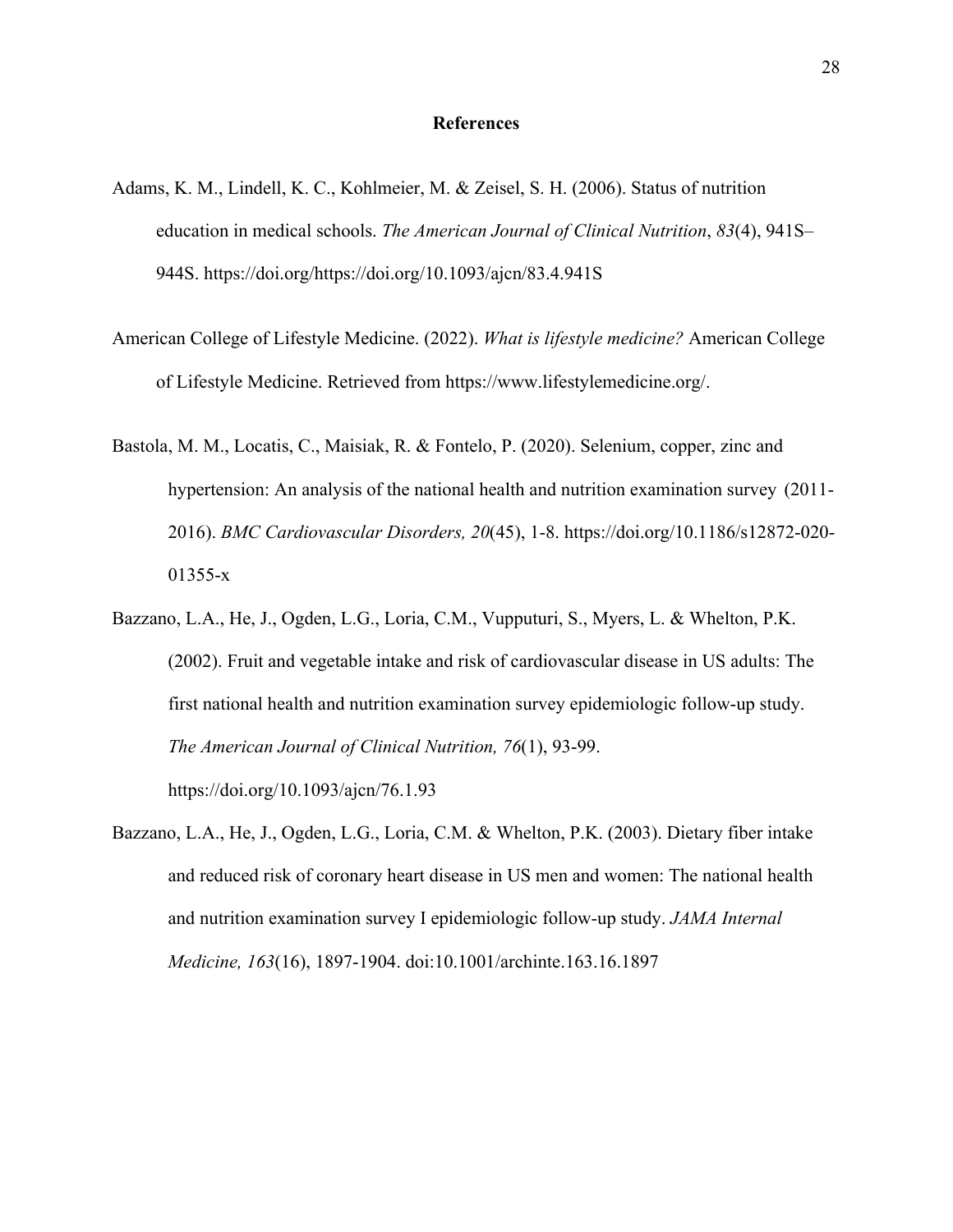- Bingham, S.A., Day, N.E., Luben, R., Ferrari, P., Slimani, N., Norat, T., Clavel-Chapelon, F., Kesse, E., Nieters, A., Boeing, H., Tjønneland, A., Overvad, K., Martinez, C., Dorronsoro, M., Gonzalez, C.A., Key, T.J., Trichopoulou, A., Naska, A., Vineis, P., … Riboli, E. (2003). Dietary fibre in food and protection against colorectal cancer in European prospective investigation into cancer and nutrition (EPIC): An observational study. *The Lancet, 361*(9368), 1496-1501. https://doi.org/10.1016/S0140-6736(03)13174- 1.
- Blackburn, G.L., Wollner, S. & Heymsfield, S.B. (2010). Lifestyle interventions for the treatment of class III obesity: A primary target for nutrition medicine in the obesity pandemic. *The American Journal of Clinical Nutrition, 91*(1), 289S-292S. https://doi.org/10.3945/ajcn.2009.28473D.
- Bowen, K.J., Sullivan, V.K., Kris-Etherton, P.M. & Petersen, K.S. (2018). Nutrition and cardiovascular disease – an update. *Current Atherosclerosis Reports, 20*(8). https://doi.org/10.1007/s11883-018-0704-3
- Carpenter, K. (2003). A short history of nutritional science: Part 1 (1785–1885). *The Journal of Nutrition, 133*(3)*,* 638–645. https://doi.org/10.1093/jn/133.3.638.
- Carpenter, K. (2003). A short history of nutritional science: Part 2 (1885–1912). *The Journal of Nutrition, 133*(4), 975-984. https://doi.org/10.1093/jn/133.4.975
- Centers for Disease Control and Prevention. (2021, September 30). *Adult obesity facts*. Centers for Disease Control and Prevention. Retrieved from https://www.cdc.gov/obesity/data/adult.html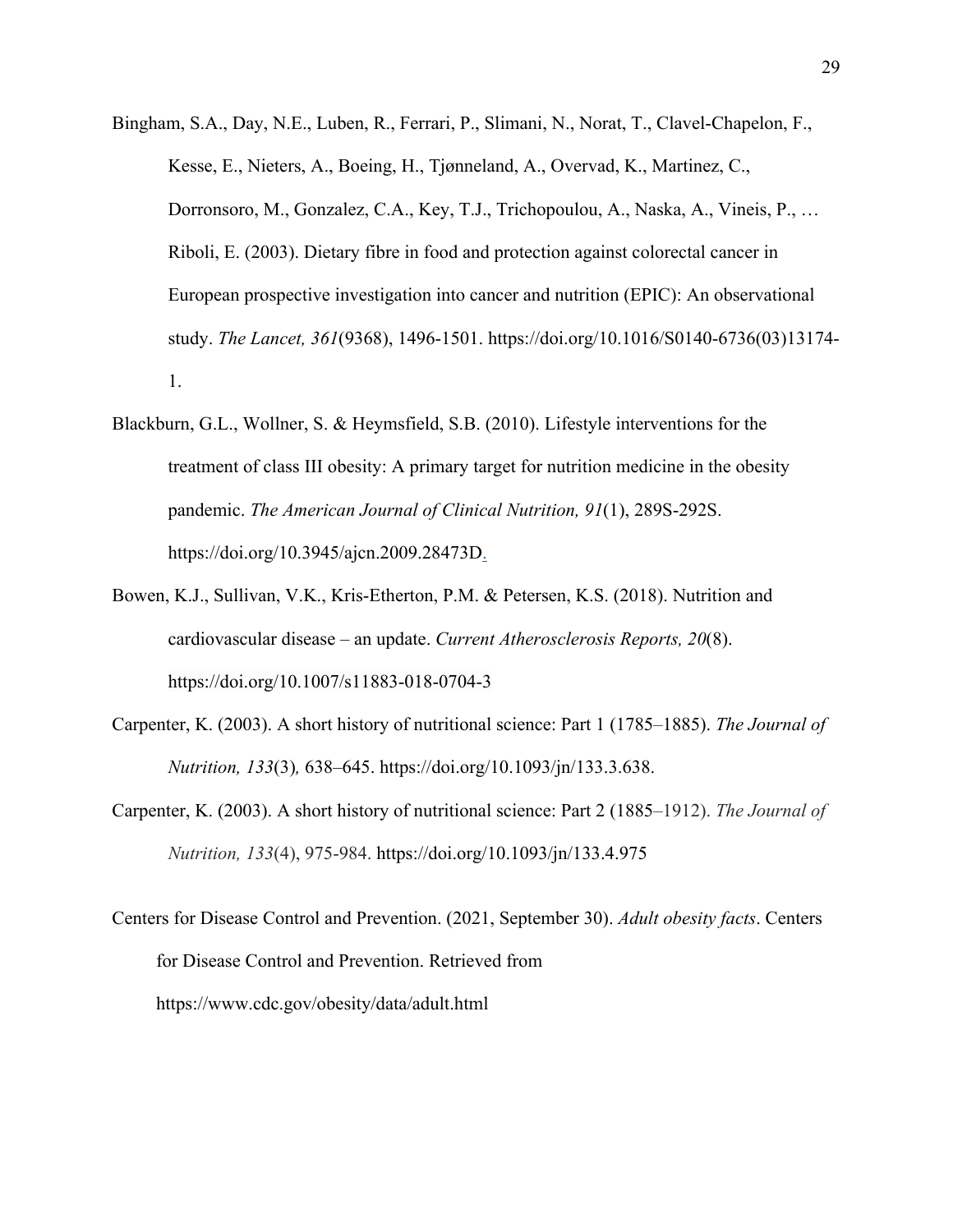Centers for Disease Control and Prevention. (2021, December 16). *Diabetes*. Centers for Disease Control and Prevention. Retrieved from https://www.cdc.gov/diabetes/basics/diabetes.html.

Centers for Disease Control and Prevention. (2022, February 7). *Heart disease*. Centers for Disease Control and Prevention. Retrieved from https://www.cdc.gov/heartdisease/facts.htm

Centers for Disease Control and Prevention. (2021, September 27). *High blood pressure.* Centers for Disease Control and Prevention. Retrieved from https://www.cdc.gov/bloodpressure/facts.htm

Centers for Disease Control and Prevention. (2021, October 19). *Leading causes of death*. Centers for Disease Control and Prevention. Retrieved from https://www.cdc.gov/nchs/fastats/leading-causes-of-death.htm.

Evert, A.B., Boucher, J.L., Cypress, M., Dunbar, S.A., Franz, M.J., Mayer-Davis, E.J., Neumiller, J.J., Nwankwo, R., Verdi, C.L., Urbanski, P. & Yancy Jr., W.S. (2014). Nutrition therapy recommendations for the management of adults with diabetes. *Diabetes Care, 37*(1), S120-S143. https://doi.org/10.2337/dc07-S048.

Evert, A.B., Dennison, M., Gardner, C.D., Garvey, W.T., Lau, K.H.K., MacLeod, J., Mitri, J., Pereira, R.F., Rawlings, K., Robinson, S., Saslow, L., Uelmen, S., Urbanski, P.B. & Yancy Jr., W.S. (2019). Nutrition therapy for adults with diabetes or prediabetes: A consensus report. *Diabetes Care, 42*(5), 731-754. https://doi.org/10.2337/dci19-0014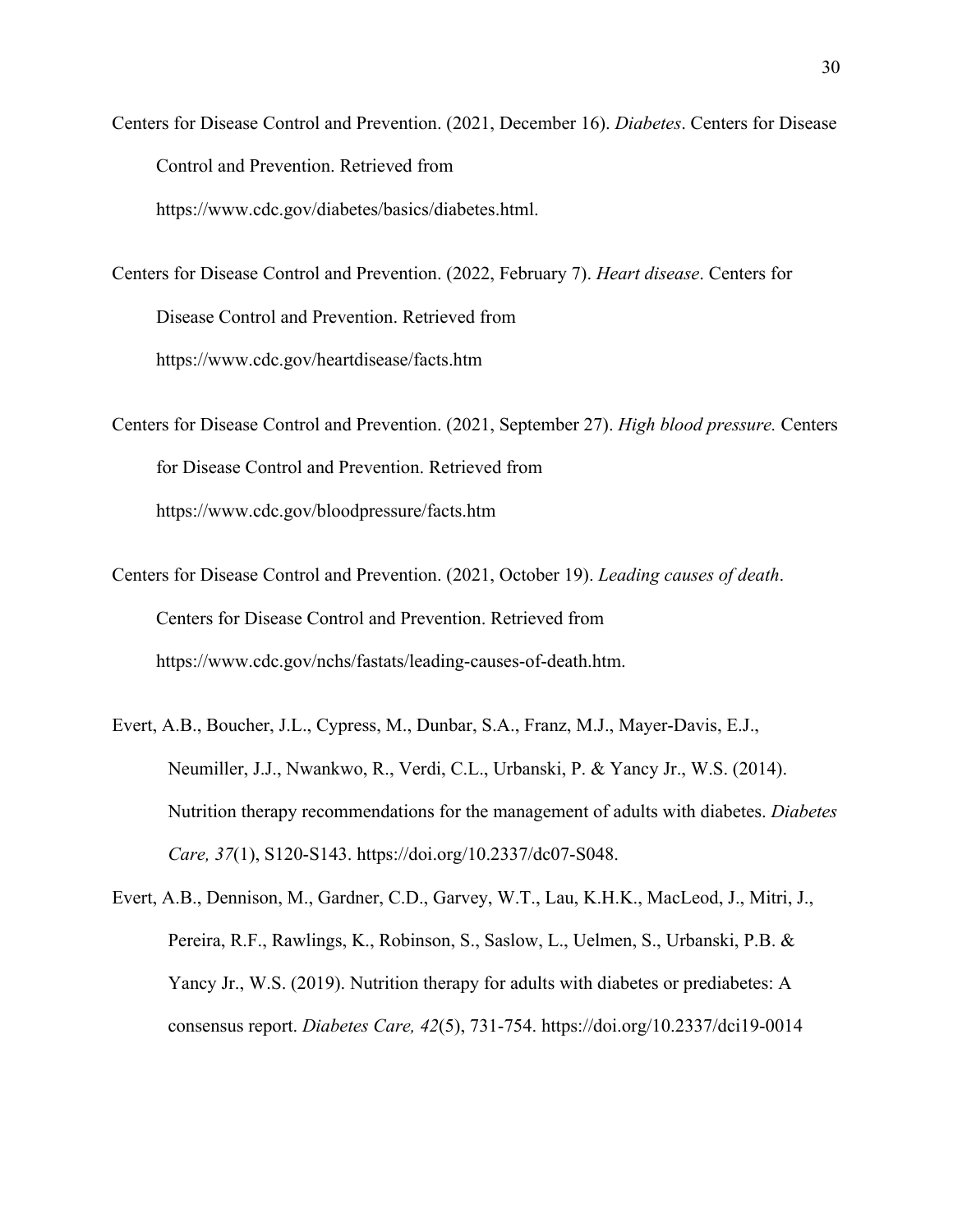- Hippocrates (1983). *Hippocratic writings* (J. Chadwick & W.N. Mann, Trans.). Harmondsworth; New York: Penguin. (Original work published ca. 430 and 330 BCE)
- Mark, A.L. (2008). Dietary therapy for obesity: An emperor with no clothes. *Hypertension, 51*(6), 1426-1434. https://doi.org/10.1161/HYPERTENSIONAHA.106.085944.
- Morris, S.F. & Wylie-Rosett, J. (2010). Medical nutrition therapy: A key to diabetes management and prevention. *Clinical Diabetes, 28*(1), 12-18. https://doi.org/10.2337/diaclin.28.1.12
- National Institutes of Health. (2021, April 22). *Common cancer types*. National Cancer Institute. Retrieved from https://www.cancer.gov/types/common-cancers
- National Research Council, Division on Earth and Life Studies, Commission on Life Sciences, Food and Nutrition Board, & Committee on Nutrition in Medical Education. (1985). *Nutrition education in U.S. medical schools.* National Academic Press.
- Norat, T., Bingham, S., Ferrari, P., Slimani, N., Jenab, M., Mazuir, M., Overvad, K., Olsen, A., Tjønneland, A., Clavel, F., Boutron-Ruault, M.C., Kesse, E., Boeing, H., Bergmann, M.M., Nieters, A., Linseisen, J., Trichopoulou, A., Trichopoulos, D., Tountas, Y., … Riboli, E. (2005). Meat, fish, and colorectal cancer risk: The European prospective investigation into cancer and nutrition. *Journal of the National Cancer Institute, 97*(12), 906-916. https://doi.org/10.1093/jnci/dji164
- Pastors, J.G., Warshaw, H., Daly, A., Franz, M. & Kulkarni, K. (2002). The evidence for the effectiveness of medical nutrition therapy in diabetes management. *Diabetes Care, 25*(3), 608-613. DOI:10.2337/diacare.25.3.608